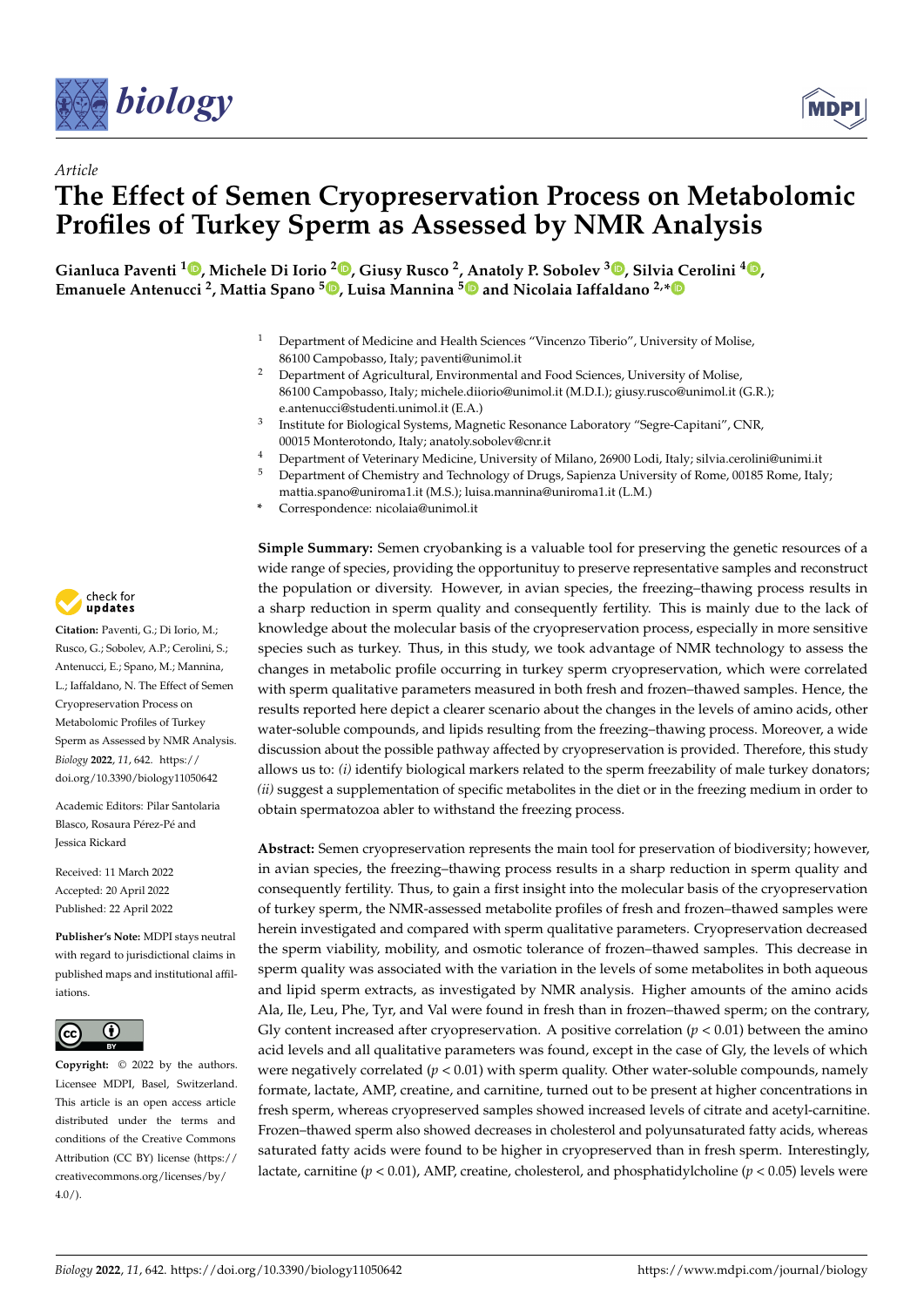positively correlated with all sperm quality parameters, whereas citrate (*p* < 0.01), fumarate, acetylcarnitine, and saturated fatty acids (*p* < 0.05) showed negative correlations. A detailed discussion aimed at explaining these correlations in the sperm cell context is provided, returning a clearer scenario of metabolic changes occurring in turkey sperm cryopreservation.

**Keywords:** sperm metabolic profile; turkey sperm cryopreservation; avian sperm; sperm NMR analysis

#### **1. Introduction**

Conservation of genetic variability in domestic animal species is a task for the sustainable production of human food resources, as well as for land management and, more importantly, the preservation of biodiversity [\[1,](#page-12-0)[2\]](#page-12-1). Currently, despite the development of other innovative strategies, such as gonadal tissue allotransplantation [\[3\]](#page-12-2) and diploid primordial germ cell methodologies [\[4\]](#page-12-3), semen cryopreservation still remains the most effective method to store reproductive cells for the ex situ management of genetic diversity in birds [\[5–](#page-12-4)[7\]](#page-12-5). Thus, the growth of this ex situ in vitro strategy, as a support to the in vivo strategy, is becoming more advanced. In this regard, the constitution of cryobanks for genetic resources would offer a crucial link between both strategies, leading to the improvement of conservation programs efficiency [\[8](#page-12-6)[,9\]](#page-12-7).

However, the main challenge for the creation of a poultry semen cryobank is the achievement of a successful freezing protocol [\[9\]](#page-12-7). In relation to this, it is known that the semen cryopreservation process causes a loss of sperm membrane integrity in poultry [\[2](#page-12-1)[,5](#page-12-4)[,10\]](#page-12-8). Thus, the improvement of sperm cryosurvival and increased fertility in artificial insemination (AI) with frozen–thawed sperm continues to be the focus in semen cryobanking in avian species. This is even more evident in turkey species, the semen of which has been proven to be more sensitive to cooling and freezing–thawing damages than chicken sperm [\[11–](#page-12-9)[17\]](#page-13-0). Though chicken and turkey sperm share the same morphology (as a filiform shape, a long tail and a condensed nucleus [\[18\]](#page-13-1)), turkey sperm presents a high cholesterol/phospholipid ratio, resulting in low membrane fluidity and permeability [\[18\]](#page-13-1); moreover, it has a low osmotic resistance at hypo-osmotic conditions [\[11\]](#page-12-9).

For these reasons, over the last few decades, several studies have been performed, in which different factors involved in sperm cryosurvivability were taken into consideration, to identify an efficient freezing procedure for both chicken and turkey semen [\[14,](#page-12-10)[19](#page-13-2)[–25\]](#page-13-3). However, despite the encouraging results obtained so far, there is still a gap of knowledge about the biological bases involved in the cryopreservation process. This limits the development of a freezing procedure that results in fertilization rates closer to those obtained with fresh semen. In addition, more efficient semen cryopreservation, besides ensuring the conservation of genetic resources in a gene bank, could provide practical advantages to the turkey industry, since commercial farms are completely dependent on AI to obtain fertile eggs [\[14\]](#page-12-10). The avian sperm membrane contains more polyunsaturated fatty acids (PUFAs) than that of mammals, and it has lower protein content, a lower cholesterol/phospholipid ratio, and greater overall fluidity at physiological temperatures [\[26](#page-13-4)[,27\]](#page-13-5).

Specific biological and biophysical factors, such as membrane permeability, lipid composition, and membrane fluidity, can affect the ability of poultry spermatozoa to limit damages caused by the cryopreservation procedure [\[28](#page-13-6)[,29\]](#page-13-7). In this regard, it was reported that the freezing–thawing procedure for avian spermatozoa induces a membrane rigidifying process that is accompanied by a dramatic and proportional decrease in the cholesterol/phospholipid ratio. Moreover, this effect is different from species to species; thus, it could behave as an indicator of between-species freezability [\[18](#page-13-1)[,28\]](#page-13-6). Accordingly, it was also observed that the ratio of lipids in the sperm membrane determines the overall fluidity of the membrane and impacts the ability of sperm to remain viable during the cryopreservation process in chicken [\[18,](#page-13-1)[30\]](#page-13-8) as well as in mammals [\[31\]](#page-13-9). This is consistent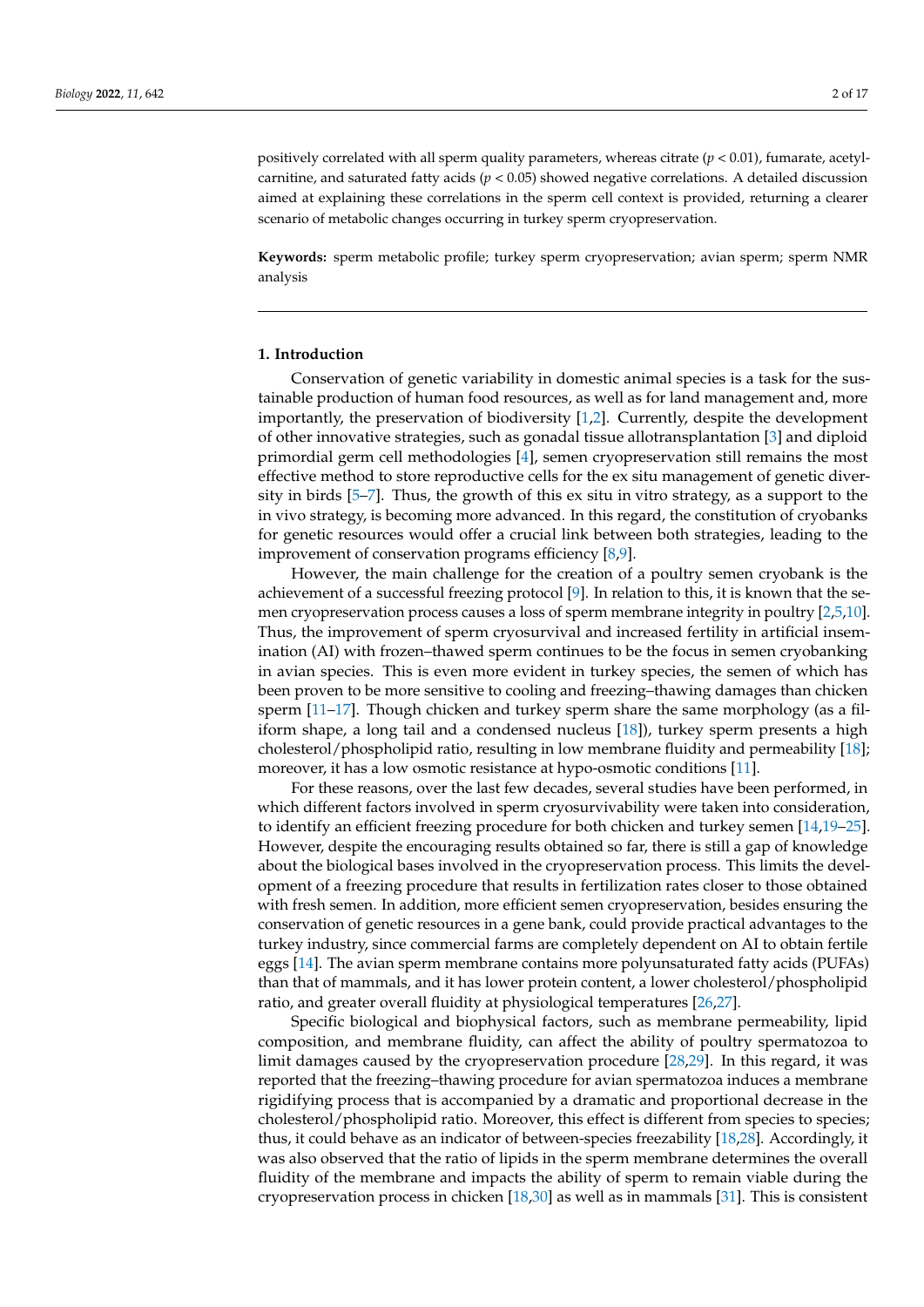with previous findings in turkey showing that lipids are involved in vital aspects of sperm metabolism and functions [\[32\]](#page-13-10).

Besides lipids, other factors contribute to defining membrane fluidity in poultry [\[33\]](#page-13-11), such as the nature and the level of insertion of the proteins in the membrane lipid bilayer [\[34\]](#page-13-12). In addition, amino acids could play a role in avian sperm function as shown for mammals: some amino acids participate in many metabolic processes involved in motility, acrosome reaction, and capacitation of human and other mammalian spermatozoa [\[35,](#page-13-13)[36\]](#page-13-14). Amino acids also have antioxidant properties able to protect sperm cells from cold shock [\[37](#page-13-15)[,38\]](#page-13-16); consistently, plasma amino acids seem to play a role in chicken sperm cryoresistance [\[39\]](#page-13-17). In mammals, it has been demonstrated that amino acids act at the extracellular level and improve sperm motility, acrosome integrity, and fertilizing potential after the freezing–thawing process [\[40–](#page-13-18)[44\]](#page-14-0). It has also been reported that L-carnitine is involved in sperm energy metabolism, promoting sperm motility and maturation and the spermatogenic process [\[45,](#page-14-1)[46\]](#page-14-2). Thus, its supplementation was proposed to increase both kinetics and morphological characteristics of sperm [\[47\]](#page-14-3). On the contrary, less information is known about these aspects in avian species, especially in turkey.

The sperm metabolite profile, which includes lipids, amino acids, and other watersoluble compounds, appears to be the main factor that affects sperm resilience the cryopreservation process, which in turn determines the fertilizing ability of sperm [\[48\]](#page-14-4). Even now, there is a complete lack of knowledge about the turkey sperm metabolite profile. The only investigation on metabolite profile of fresh turkey sperm reported in literature was our previous study, in which changes in metabolite levels occurring in male reproductive ageing were measured by using nuclear magnetic resonance (NMR) [\[49\]](#page-14-5). Currently, there is still no scientific evidence in the literature about the metabolite profile changes during the semen cryopreservation process. Thus, by detecting and simultaneously quantifying a wide range of metabolites with a high analytical precision, NMR represents a valuable tool for better understanding the biological bases of the turkey semen cryopreservation process.

In this study, deeper insight into the metabolite profile changes occurring in turkey sperm cryopreservation was obtained by assessing via NMR a relevant number of metabolites in both fresh and frozen–thawed samples. The changes in metabolite levels were further correlated to sperm quality variations after thawing and are herein discussed from a metabolic point of view.

## **2. Materials and Methods**

#### *2.1. Chemicals*

The fluorescent dyes SYBR-14 and propidium iodide (PI) used were those provided in the LIVE/DEAD Sperm Viability kit (InvitrogenTM by Thermo Fisher Scientific, Waltham, MA, USA). All the other chemicals used in this study were purchased from Sigma Chemical Co. (St. Louis, MO, USA).

#### *2.2. Animals and Semen Treatment*

Hybrid Large White turkey males from a private breeding group (Agricola Santo Stefano of Amadori's group, Canzano, TE, Italy) were used. Animals were housed there when they were 32 weeks old. They were maintained under standard management conditions and photostimulated on a daily basis with a 14L:10D photoperiod. The toms were kept in groups of 8–10 in floor pens. Feed and water were provided ad libitum. Toms were trained for semen collection by abdominal massage two times a week.

Semen was collected from 32 weeks of age males by abdominal massage. Ejaculates were pooled, with each pool originating from a minimum of 9 to a maximum of 12 males, and thoroughly mixed in order to reach at least 4 mL of semen/pool. In total, 5 pools of semen were used in this study.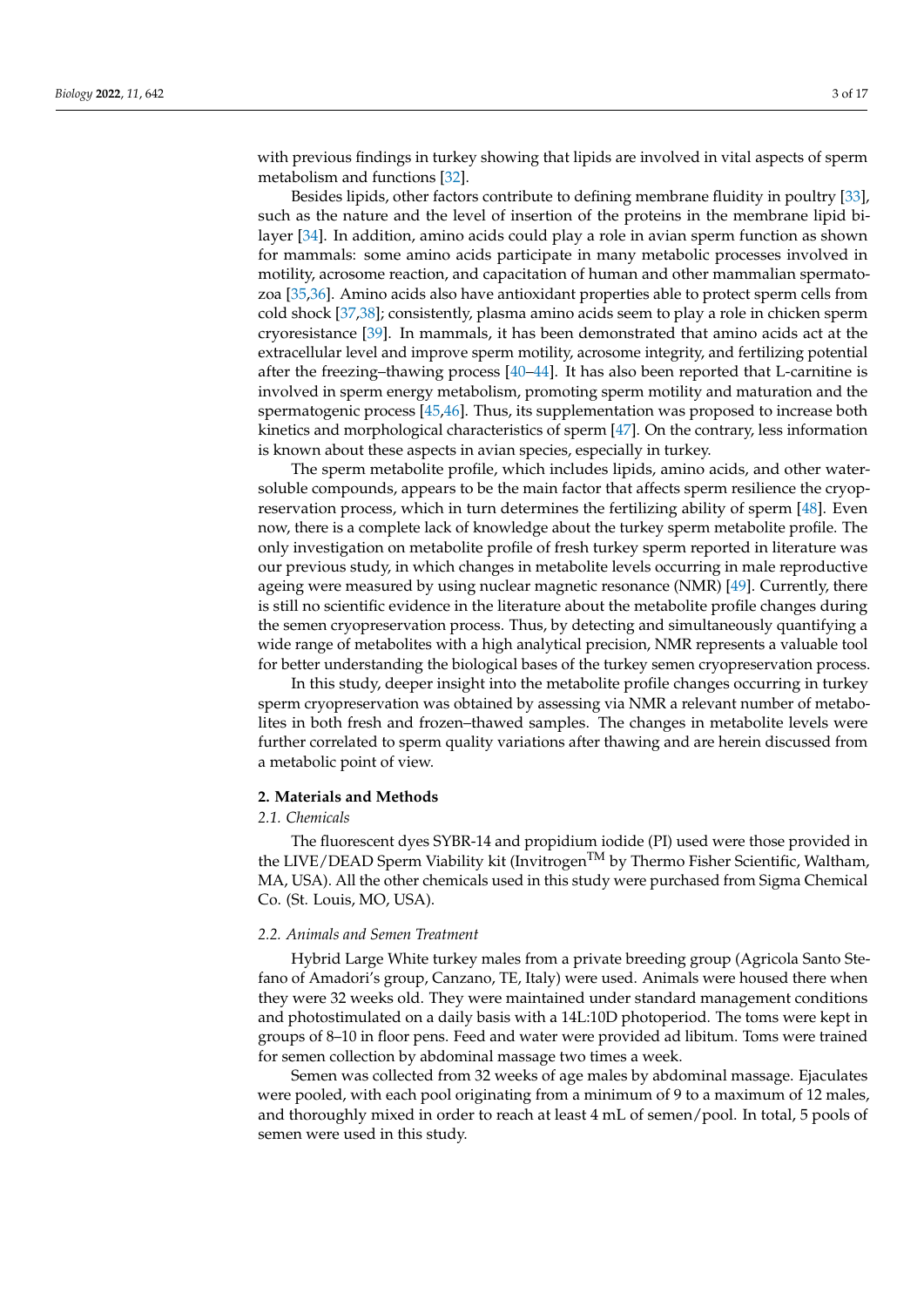#### *2.3. Cryopreservation Process*

Semen was cryopreserved by the pellet method [\[14\]](#page-12-10). In brief, semen samples were diluted (1:4) in Tselutin extender [\[50\]](#page-14-6). The diluted semen was cooled at 4 °C for 60 min, and then 8% (*v*/*v*; 0.860 M) of dimethylacetamide (DMA) was added as cryoprotectant. The semen was gently inverted and equilibrated for 5 min at 4  $°C$ . Volumes of 80 µL of semen were plunged drop by drop directly into liquid nitrogen to form spheres of frozen semen (pellets). The pellets were rapidly placed in 2 mL polypropylene cryovials (Cryo. $s^{TM}$ ; Greiner Bio-One, Monroe, NC, USA) previously cooled by immersion in liquid nitrogen (3–4 pellets/cryovial) and then stored in a liquid nitrogen tank until analysis. After two weeks, the pellets were warmed by immersing the cryovials in a water bath at 75  $\degree$ C for 12 s.

#### *2.4. Semen Quality Evaluation*

Mobility, viability and sperm osmotic tolerance were assessed on both freshly diluted and frozen–thawed samples. To this end, each sperm sample was divided in two aliquots: one to be immediately assessed (fresh), and the other to be subjected to freezing– thawing process.

Sperm mobility was evaluated using the Sperm Motility Test (SMT) according to the Accudenz® procedure (Accurate Chemical & Scientific Corp., Westbury, NY, USA) following the procedure described by Iaffaldano et al. [\[14,](#page-12-10)[49\]](#page-14-5). This procedure is based on the ability of the spermatozoa with a forward progressive motility to penetrate a 4% Accudenz<sup>®</sup> layer. Semen was diluted to  $1.0 \times 10^9$  as previously described [\[49\]](#page-14-5). A drop of 60 µL from each sperm suspension was superimposed onto 600 µL of  $4\%$  ( $w/v$ ) Accudenz<sup>®</sup> solution in a semimicro polystyrene disposable cuvette. Cuvettes were incubated for 5 min in a 41  $\degree$ C water bath, and absorbance was measured in a spectrophotometer at 550 nm after 60 s. The sperm motility was expressed by values of optical density (O.D.).

Sperm viability was measured using the Invitrogen<sup>TM</sup> LIVE/DEAD sperm viability kit according to the procedure set up by Iaffaldano et al  $[14]$ . Aliquots of 5  $\mu$ L semen were diluted in 39  $\mu$ L of Tselutin diluent containing 1  $\mu$ L of SYBR-14 (diluted 1:100 into dimethylsulfoxide). Samples were incubated for 10 min at 38 °C. Then, 5  $\mu$ L of propidium iodide (PI; dissolved 1:100 in PBS) was added, and the samples were further incubated at 38  $\degree$ C for 5 min. The assessment of viable/nonviable spermatozoa was performed using fluorescence microscopy (blue excitation filter  $\lambda = 488$  nm;  $\times 100$  oil immersion objective; magnification  $\times$ 400). Viable sperm cells were stained green by SYBR-14, whereas dead cells were stained in red by PI. A minimum of 200 spermatozoa for each sample were counted. Percentages of viable spermatozoa were determined as the ratio: green cells/(green cells + red cells)  $\times$  100.

Sperm osmotic tolerance (SOT) was assessed using a hypo-osmotic swelling test (HOST) [\[14](#page-12-10)[,15\]](#page-12-11). Five microliters of semen were added to 80  $\mu$ L of distilled H<sub>2</sub>O and then stained with SYBR-14/PI and read as described above for sperm viability.

This test is effective for assessing the percentage of viable spermatozoa that are capable of withstanding hypo-osmotic stress in vitro. Under hypo-osmotic conditions, viable thawed spermatozoa with intact membranes fluoresce green (SYBR) and exclude PI. Conversely, damaged membranes permit the passage of PI, staining spermatozoa that have lost their functional integrity red.

#### *2.5. NMR Measurements*

## 2.5.1. Sample Preparation

The Bligh–Dyer [\[51\]](#page-14-7) method was used to extract and separate water-soluble and liposoluble metabolites from semen samples following the procedure previously reported [\[52\]](#page-14-8).

Before NMR analysis, fresh and frozen semen was diluted at the same concentration and then centrifuged at 1500 rpm for 15 min to remove both diluent and seminal plasma. A chloroform/methanol (2:1, *v*/*v*) mixture was added to the sperm pellets, and the samples were homogenized with a vortex mixer for 60 s before adding distilled water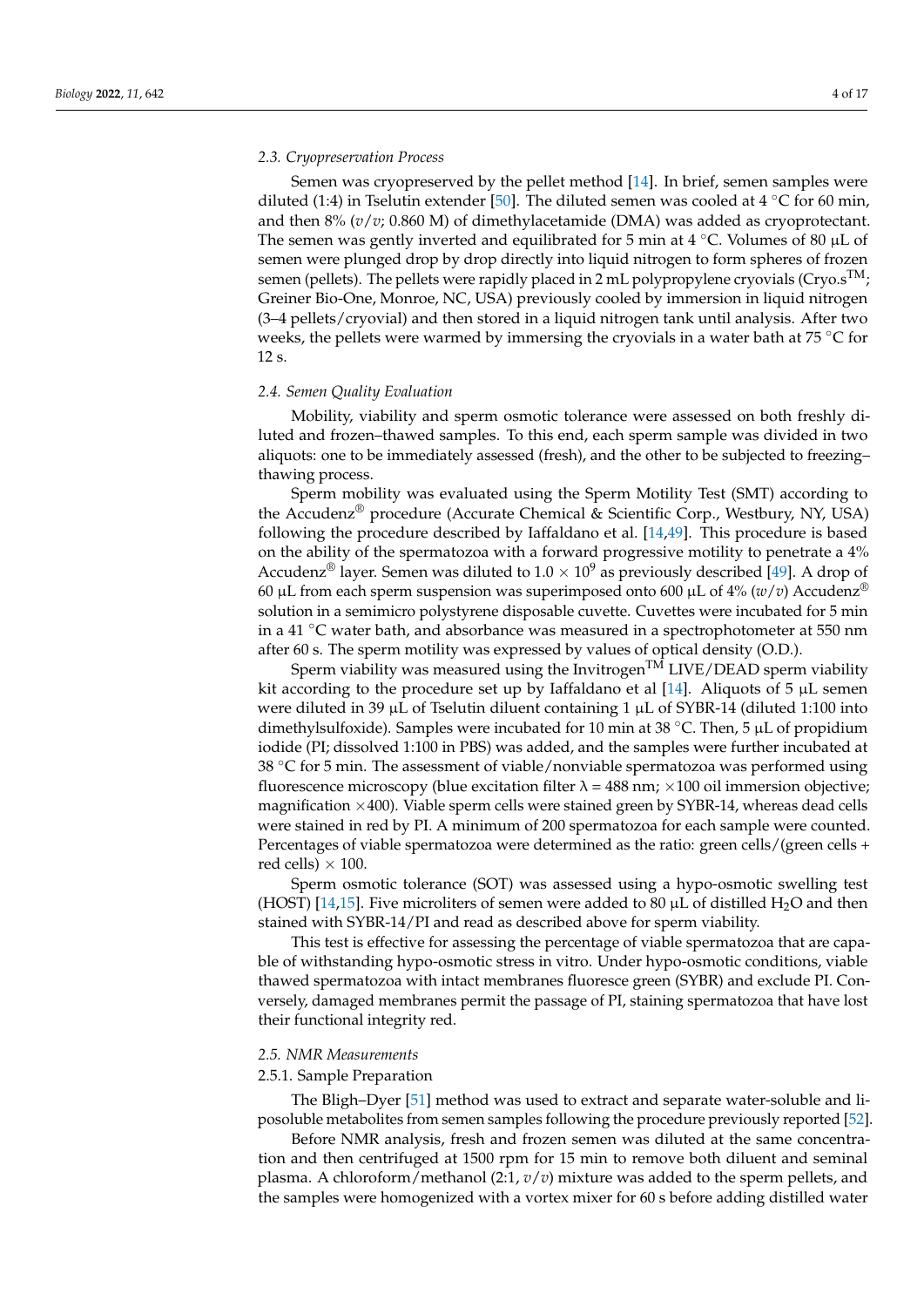in the proportion of 1:18:4 (spermatozoa–chloroform/methanol–water). The homogenate was centrifuged at a speed of 4000 rpm for 20 min at  $5 \degree C$ . The liquid chloroform and water/methanol phases were separated and dried under vacuum in a rotary evaporator. The dried residues were dissolved into 0.75 mL of  $CDCl<sub>3</sub>/CD<sub>3</sub>OD (2:3 v/v)$  or 0.75 mL of  $D_2O$  phosphate buffer (400 mM, pD = 7).

# 2.5.2. NMR Spectra

The NMR spectra of aqueous and organic extracts were recorded at 27 ◦C on a Bruker AVANCE 600 NMR spectrometer operating at the proton frequency of 600.13 MHz and equipped with a Bruker multinuclear z-gradient inverse probe head capable of producing gradients in the z-direction with a strength of 55 G/cm.  ${}^{1}H$  spectra were referenced to methyl group signals of 3-(trimethylsilyl)-propionic-2,2,3,3-d4 acid sodium salt (TSP,  $\delta$  = 0.00 ppm) in D<sub>2</sub>O and to the residual CHD<sub>2</sub> signal of methanol (set to 3.31 ppm) in  $CDCl<sub>3</sub>/CD<sub>3</sub>OD$  mixture [\[53\]](#page-14-9). <sup>1</sup>H spectra of aqueous extracts were acquired by coadding 512 transients with a recycle delay of 3 s. The residual HDO signal was suppressed using a standard Bruker presaturation sequence zgpr. The experiment was carried out by using a 45 $\degree$  pulse of 7.25 µs and 32,000 data points. <sup>1</sup>H spectra of CDCl<sub>3</sub>/CD<sub>3</sub>OD extracts were obtained using the following parameters: 256 transients, 32,000 data points, a recycle delay of 3 s, and a 90 $\degree$  pulse of 10 µs. The <sup>1</sup>H spectra were Fourier transformed using an exponential multiplication function with a line broadening factor of 0.3 Hz, and manual phase correction and baseline correction were applied.

## 2.5.3. Measurement of the Metabolic Content in Aqueous Extract

The intensity of  $21<sup>1</sup>H$  resonances due to water-soluble assigned metabolites (see Table [1\)](#page-5-0) was measured with respect to the intensity of a TSP signal used as internal standard and normalized to 100.

#### 2.5.4. Measurement of the Metabolic Content in Organic Extracts

The integrals of  $8<sup>1</sup>H$  resonances due to assigned liposoluble metabolites were measured and used to obtain the normalized integrals, see Table [1.](#page-5-0) All the integrals were normalized with respect to the integrals of α-CH<sub>2</sub> groups of all fatty acid chains at 2.31 ppm set to 100%. The molar percentages of lipids were calculated taking into account the number of equivalent protons corresponding to a specific resonance. The resonances due to the CH<sub>3</sub> of cholesterol (0.74 ppm), all allylic protons (2.08 ppm),  $\alpha$ -CH<sub>2</sub> groups of all fatty acid (2.31 ppm),  $CH_2$  diallylic protons of DUFA, (2.81 ppm),  $CH_2$  diallylic protons of PUFA (2.88 ppm), CH<sub>2</sub>N of PE (3.21 ppm), (CH<sub>3</sub>)<sub>3</sub>N<sup>+</sup> of PC (3.28 ppm), and CH (double bond) proton of SMN (5.76 ppm) were integrated. The molar percentage of all saturated fatty chains (SFA) was calculated as 100 UFA, where UFA was calculated using the all-allylic-protons signal at 2.08 ppm.

#### *2.6. Statistical Analysis*

Sperm qualitative parameters and metabolite levels determined by NMR analysis measured in fresh and frozen–thawed sperm were compared by paired-samples *t*-test (threshold at  $p < 0.05$ ). Correlations between sperm variables and NMR-identified metabolites were assessed through Pearson's correlation coefficients, setting significance thresholds at the  $p < 0.05$  level (one-tailed) and  $p < 0.01$  levels (two-tailed). All statistical tests were performed using the software package SPSS v23.0 (SPSS, Chicago, IL, USA).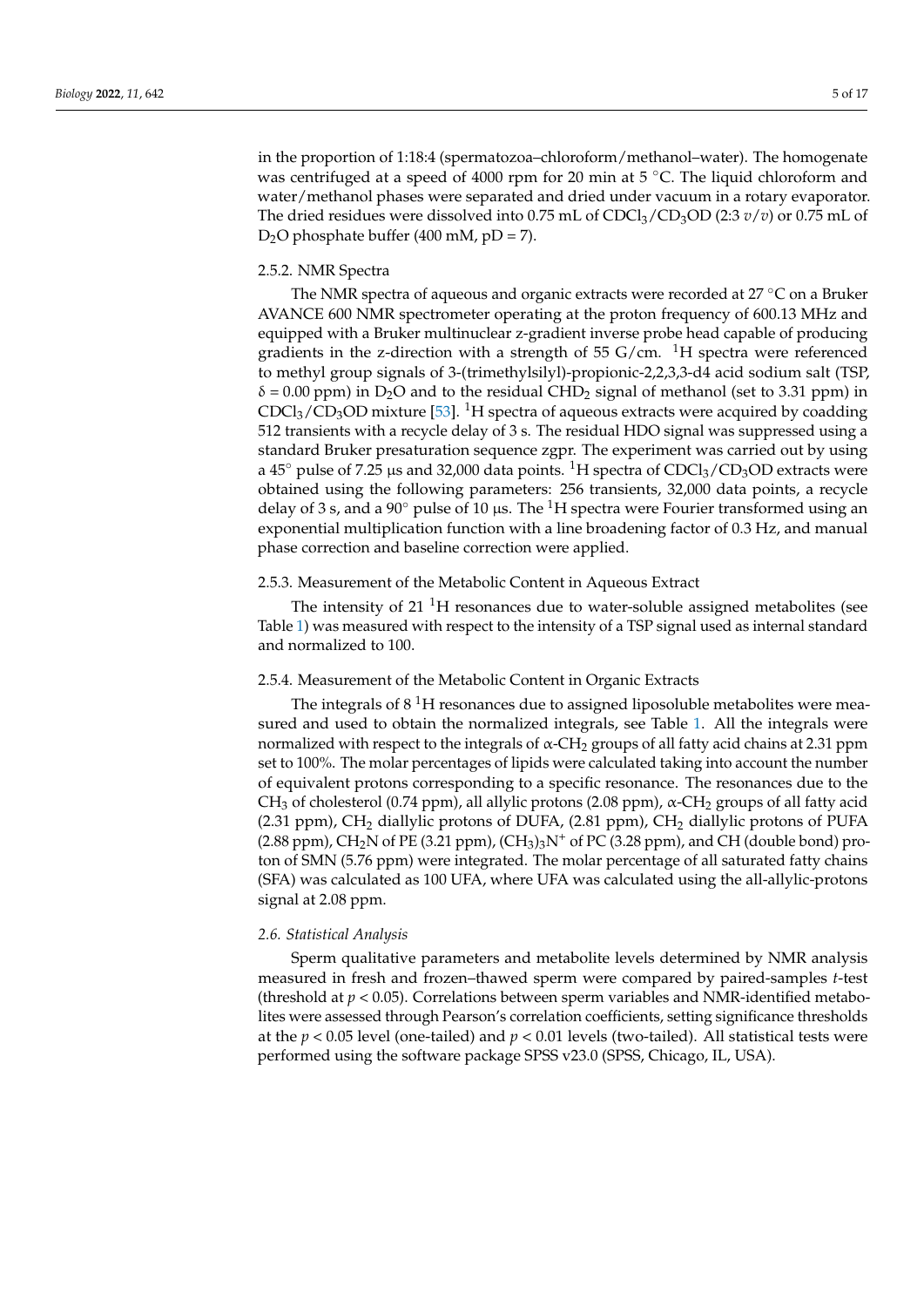| Metabolite, <sup>1</sup> H Chemical<br>Shift (ppm) | Fresh                           | Frozen                          |         |
|----------------------------------------------------|---------------------------------|---------------------------------|---------|
|                                                    | <b>Water Extract</b>            |                                 |         |
| Amino acids                                        | mol % $(n = 5)$                 | mol % $(n = 5)$                 | p-Value |
| Ala (1.48)                                         | $0.178\pm0.007$ a               | $0.113 \pm 0.007$ <sup>b</sup>  | 0.001   |
| Asp (2.83)                                         | $0.239 \pm 0.022$ <sup>a</sup>  | $0.221\pm0.005$ a               | 0.466   |
| Gln (2.45)                                         | $1.614\pm0.314$ a               | $1.468\pm0.197$ $^{\rm a}$      | 0.412   |
| Glu (2.07)                                         | $66.547 \pm 0.391$ <sup>a</sup> | $66.956 \pm 0.761$ <sup>a</sup> | 0.725   |
| Gly (3.57)                                         | $4.648 \pm 0.043$ <sup>a</sup>  | $4.951 \pm 0.073$ b             | 0.001   |
| Ile (1.02)                                         | $0.015\pm0.001$ b               | $0.009 \pm 0.001$ <sup>b</sup>  | 0.009   |
| Leu (0.96)                                         | $0.054\pm0.003$ a               | $0.026 \pm 0.001$ <sup>b</sup>  | 0.003   |
| Phe (7.43)                                         | $0.022\pm0.001$ a               | $0.017 \pm 0.001$ b             | 0.030   |
| Tyr (6.92)                                         | $0.048 \pm 0.002$ <sup>a</sup>  | $0.020 \pm 0.002$ <sup>b</sup>  | 0.001   |
| Val (0.99)                                         | $0.038 \pm 0.002$ <sup>a</sup>  | $0.019 \pm 0.002$ <sup>b</sup>  | 0.002   |
| Organic acids                                      |                                 |                                 |         |
| Acetate (1.93)                                     | $0.486\pm0.064$ $^{\rm a}$      | $0.353\pm0.087$ $^{\rm a}$      | 0.403   |
| Citrate (2.57)                                     | $0.089 \pm 0.006$ <sup>b</sup>  | $0.125 \pm 0.006$ <sup>a</sup>  | 0.039   |
| Formate (8.46)                                     | $0.039\pm0.003$ a               | $0.019\pm0.004$ b               | 0.002   |
| Fumarate (6.53)                                    | $0.032 \pm 0.003$ <sup>a</sup>  | $0.040 \pm 0.002$ <sup>a</sup>  | 0.072   |
| Lactate (1.33)                                     | $1.362 \pm 0.072$ <sup>a</sup>  | $0.884 \pm 0.059$ <sup>b</sup>  | 0.001   |
| Other compounds                                    |                                 |                                 |         |
| Ac-carnitine (3.20)                                | $0.037\pm0.002$ a               | $0.045 \pm 0.002$ <sup>b</sup>  | 0.006   |
| AMP (8.28)                                         | $0.146\pm0.007$ a               | $0.115 \pm 0.008$ <sup>b</sup>  | 0.005   |
| Carnitine (3.24)                                   | $0.080\pm0.005$ a               | $0.037 \pm 0.002$ <sup>b</sup>  | 0.002   |
| Creatine (3.94)                                    | $1.828 \pm 0.136$ <sup>a</sup>  | $1.431 \pm 0.071$ <sup>b</sup>  | 0.028   |
| Glucose $(3.26$ and $5.25)^{*}$                    | $16.445 \pm 0.437$ <sup>a</sup> | $17.085 \pm 0.592$ <sup>a</sup> | 0.504   |
| Myo-inositol (3.65)                                | $6.054 \pm 0.039$ <sup>a</sup>  | $6.067 \pm 0.205$ <sup>a</sup>  | 0.949   |
|                                                    | Lipid extract                   |                                 |         |
|                                                    | mol % $(n = 3)$                 | mol % $(n = 3)$                 |         |
| CHO (0.74)                                         | $9.587\pm0.348$ $^{\rm a}$      | 6.944 $\pm$ 0.533 $^{\rm b}$    | 0.036   |
| <b>SFA</b>                                         | 38.001 $\pm$ 1.430 <sup>b</sup> | 43.088 $\pm$ 1.032 <sup>a</sup> | 0.006   |
| <b>DUFA</b> (2.81)                                 | $4.200 \pm 0.136$ <sup>a</sup>  | $3.857\pm0.356$ $^{\rm a}$      | 0.293   |
| <b>UFA (2.08)</b>                                  | 62.000 $\pm$ 1.430 <sup>a</sup> | 56.912 $\pm$ 1.032 $^{\rm b}$   | 0.006   |
| <b>PUFA (2.86)</b>                                 | 36.793 $\pm$ 0.561 <sup>a</sup> | 34.665 $\pm$ 0.633 $^{\rm b}$   | 0.027   |
| PC (3.28)                                          | $24.703 \pm 0.760$ <sup>a</sup> | $19.667 \pm 0.612$ <sup>a</sup> | 0.081   |
| PE (3.21)                                          | $14.107 \pm 0.152$ <sup>a</sup> | $11.989 \pm 0.611$ <sup>a</sup> | 0.072   |
| SMN (5.76)                                         | $6.990 \pm 0.239$ <sup>a</sup>  | $6.200\pm0.577$ a               | 0.167   |

<span id="page-5-0"></span>**Table 1.** Metabolites identified and quantified by NMR in fresh and frozen sperm of turkey males at 32 weeks of age.

a,b Different superscript letters within the same row indicate significant differences ( $p < 0.05$ ). Abbreviations:Accarnitine: acylcarnitine; AMP: adenosine monophosphate; CHO: cholesterol; SFA: total content of saturated fatty acids; DUFA: diunsaturated fatty acids; UFA: total content of unsaturated fatty acids; PUFA: polyunsaturated fatty acid; PC: phosphatidylcholine; PE: phosphatidylethanolamine; SMN: sphingomyelin.

#### **3. Results**

## *3.1. Sperm Quality*

The sperm quality parameters recorded in freshly collected and frozen–thawed sperm samples are provided in Figure [1.](#page-6-0) The cryopreservation process severely affected all of the measured qualitative parameters. A significant reduction was found in sperm viability, as assessed by fluorescence microscopy (inset Figure [1a](#page-6-0)); these values, in fact, were lower by about 50% in frozen–thawed than in fresh samples (Figure [1a](#page-6-0)). A similarly remarkable decrease was observed in the sperm mobility of cryopreserved sperm (Figure [1b](#page-6-0)). The sperm osmotic tolerance also suffered from a dramatic decrease, with the values measured in cryopreserved sperm 40% lower than those measured in fresh samples (Figure [1c](#page-6-0)).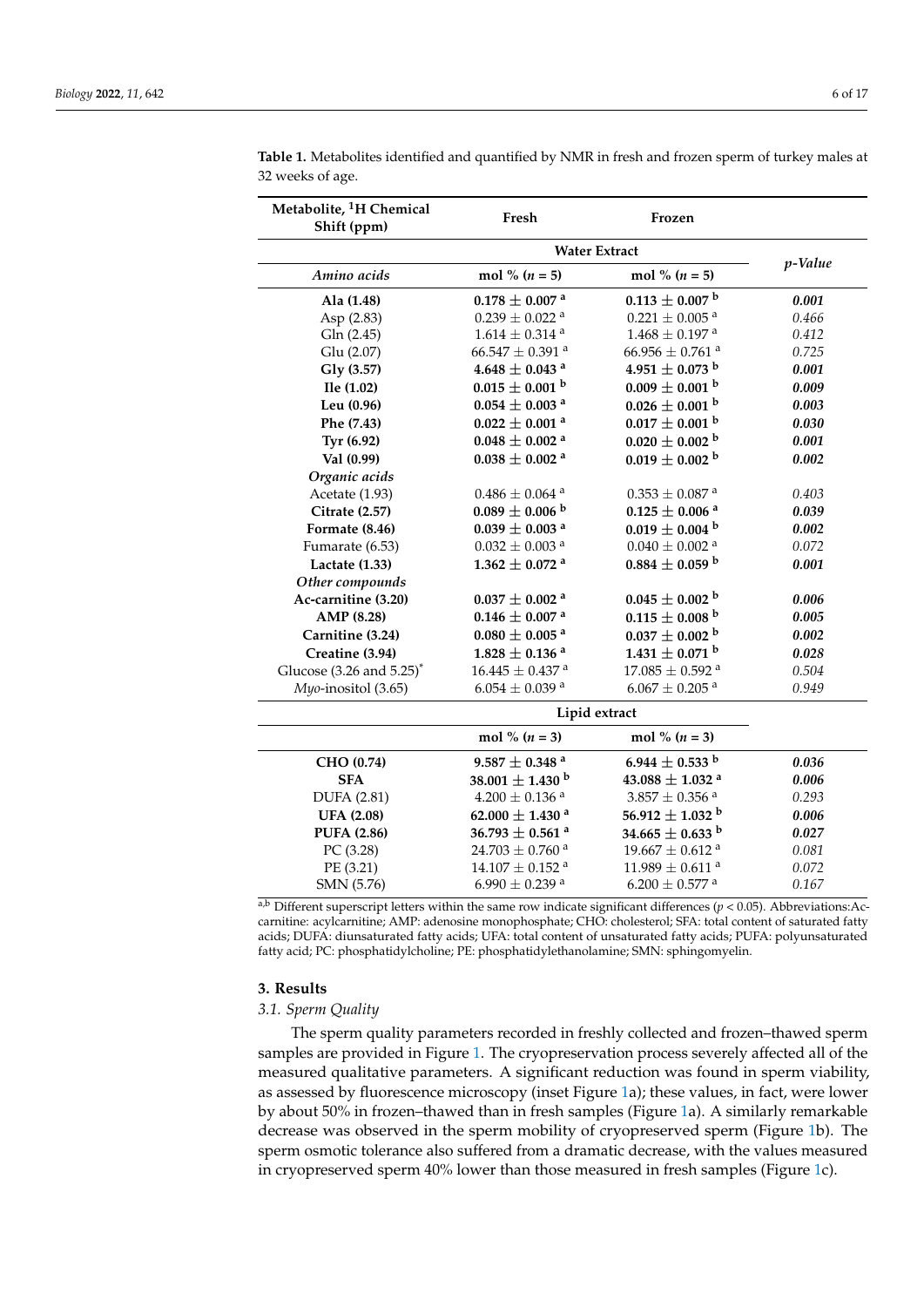<span id="page-6-0"></span>

tolerance of turkey sperm. Mean values  $\pm$  SE ( $n = 5$ ) of sperm qualitative parameters recorded for either fresh or frozen-thawed turkey sperm were reported. (a) Viability values, expressed as %, were measured by means of a dual staining technique (as shown in inset) using the stains SYBR-14 (green, viable cells) and PI (red, dead cells). (**b**) Mobility values, expressed as Abs 550 nm, were measured by  $\theta$  (c)  $\theta$  and  $\theta$  (red, decade cells). (a)  $\theta$  more cells to be seen as  $\theta$  of  $\theta$  nm, we red, decade cells). (a)  $\theta$  nm, we red, the cells  $\theta$  and  $\theta$  and  $\theta$  is  $\theta$  of  $\theta$  of  $\theta$  and  $\theta$  and  $\theta$  and  $\theta$ the sperm motility test. (**c**) Sperm osmotic tolerance (SOT) was assessed by the hypo-osmotic H<sub>2</sub>O test. For further details, see Methods section.  $* = p < 0.05$ . **Figure 1.** Effect of the cryopreservation process on the (**a**) viability, (**b**) mobility, and (**c**) osmotic

## *3.2. NMR Analysis*

To obtain a picture of the metabolite changes due to cryopreservation, water and lipid soluble components in turkey sperm were identified in NMR spectra using the same NMR experimental conditions and assignments from our previous study [\[49\]](#page-14-5). All identified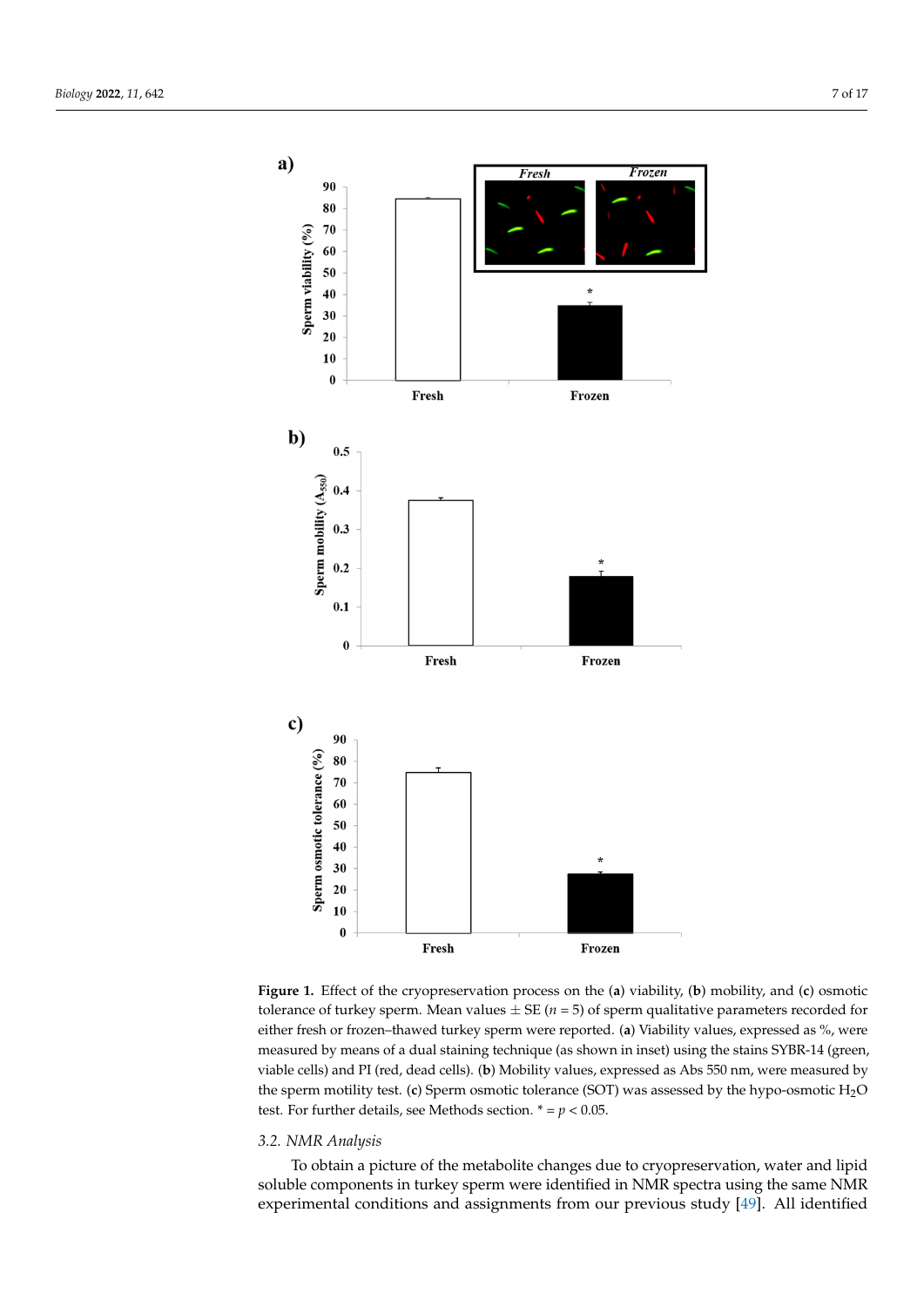metabolites quantified for both fresh and cryopreserved samples are reported in Table [1.](#page-5-0) The identified water-soluble metabolites were the amino acids alanine (Ala), isoleucine (Ile), phenylalanine (Phe), leucine (Leu), valine (Val), aspartic acid (Asp), glycine (Gly), tyrosine (Tyr), glutamate (Glu) and glutamine (Gln) and other water-soluble metabolites such as lactate, acetate, citrate, creatine, acetyl-carnitine (ac-carnitine), carnitine, glucose, *myo*-inositol, fumaric acid, formic acid, and adenosine monophosphate (AMP).

Compared with fresh samples, frozen–thawed sperm showed decreased content of Ala, Ile, Leu, Tyr, Val (*p* < 0.01), and Phe (*p* < 0.05), whereas Gly levels proved to increase in cryopreserved samples. No statistically significant differences were found for Asp, Glu, or Gln.

Moreover, significant decreases ( $p < 0.01$ ) in formate, lactate, AMP, carnitine, and creatine levels were found in frozen–thawed sperm, which also showed increased values of citrate ( $p < 0.05$ ) and ac-carnitine ( $p < 0.01$ ). No significant differences were observed between fresh and frozen sperm for acetate, fumarate, glucose, or *myo*-inositol content.

In lipid extract, cholesterol (CHO), the total content of all unsaturated fatty acids (UFA), diunsaturated fatty acids (DUFA), phosphatidylcholine (PC), phosphatidylethanolamine (PE), sphingomyelin (SMN), polyunsaturated fatty acids (PUFA), and the total content of saturated fatty acids (SFA) were identified.

Significantly higher values of CHO, PUFA (*p* < 0.05), and UFA (0.01) were recorded in fresh than in frozen–thawed sperm, whereas a higher value of SFA was observed in the latter samples ( $p < 0.01$ ). No significant differences between fresh and frozen–thawed samples were scored for other lipids identified.

# *3.3. Correlation*

In order to study the correlations between sperm quality parameters and the amounts of the different metabolites, Pearson correlation coefficients were calculated (Table [2\)](#page-7-0).

| Metabolite   | <b>Sperm Variables</b> |                  |                          |  |
|--------------|------------------------|------------------|--------------------------|--|
|              | Mobility               | <b>Viability</b> | <b>Osmotic Tolerance</b> |  |
| Ala          | $0.867**$              | $0.930**$        | $0.902**$                |  |
| Gly          | $-0.770**$             | $-0.771$         | $-0.802**$               |  |
| <b>Ile</b>   | $0.818**$              | $0.861**$        | $0.908**$                |  |
| Leu          | $0.915**$              | $0.942**$        | $0.962**$                |  |
| Phe          | $0.683*$               | $0.784**$        | $0.781**$                |  |
| Tyr          | $0.915**$              | $0.969**$        | $0.972**$                |  |
| Val          | $0.871**$              | $0.937**$        | $0.947**$                |  |
| Citrate      | $-0.874**$             | $-0.833**$       | $-0.815**$               |  |
| Formate      | $0.764*$               | $0.854**$        | $0.811**$                |  |
| Fumarate     | $-0.723*$              |                  | $-0.659*$                |  |
| Lactate      | $0.806\; ^{\ast\ast}$  | $0.887**$        | $0.830**$                |  |
| Ac-carnitine | $-0.740*$              | $-0.695*$        | $-0.689*$                |  |
| AMP          | $0.653*$               | $0.728*$         | $0.708*$                 |  |
| Carnitine    | $0.923**$              | $0.925**$        | $0.957**$                |  |
| Creatine     |                        | $0.673*$         | $0.697*$                 |  |
| <b>CHO</b>   | $0.907*$               | $0.884*$         | $0.876*$                 |  |
| <b>SFA</b>   | $-0.865*$              |                  | $-0.868*$                |  |
| UFA          | $0.865*$               |                  | $0.868*$                 |  |
| PC           | $0.969**$              | $0.882*$         | $0.884*$                 |  |
| PE           | $0.851*$               | $0.870*$         |                          |  |
|              |                        |                  |                          |  |

<span id="page-7-0"></span>**Table 2.** Pearson correlations between sperm qualitative parameters and metabolites identified in fresh and frozen–thawed sperm of turkey males at 32 weeks of age.

Pearson correlation coefficients were calculated for the sperm qualitative parameters (Figure [1\)](#page-6-0) versus metabolites detected by NMR (Table [1\)](#page-5-0). Only significant correlation values \* at the 0.05 level and \*\* at the 0.01 level are reported. Abbreviations:Ac-carnitine: acylcarnitine; AMP: adenosine monophosphate; CHO: cholesterol; SFA: total content of saturated fatty acids; UFA: total content of unsaturated fatty acids; PC: phosphatidylcholine; PE: phosphatidylethanolamine.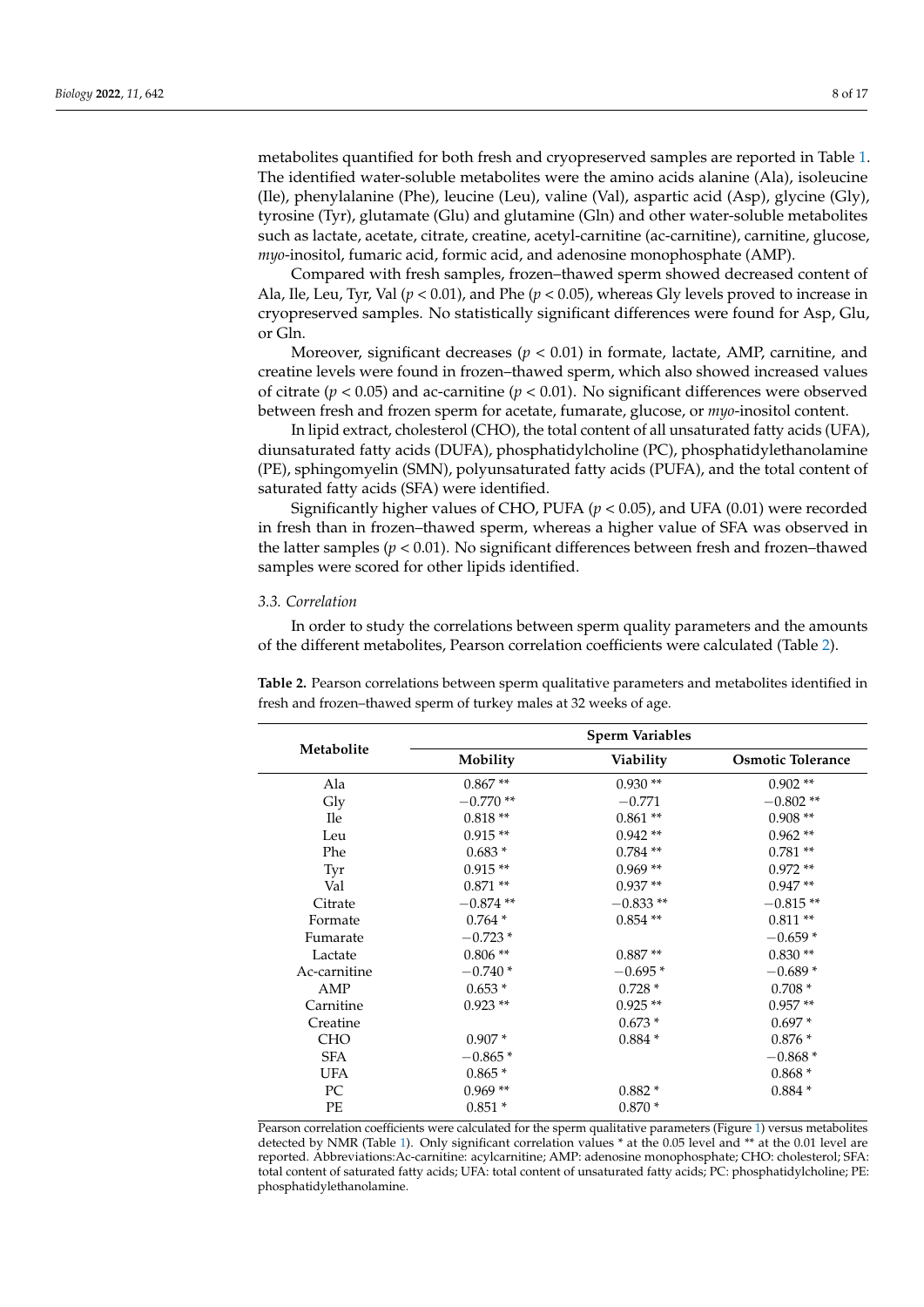Sperm mobility, viability, and osmotic tolerance were positively correlated with Ala, Ile, Leu, Phe, Tyr, Val, formate, lactate, carnitine (*p* < 0.01), AMP, CHO, and PC (*p* < 0.05). The content of creatine was found to be positively correlated with sperm vitality and osmotic tolerance  $(p < 0.05)$ . UFA levels correlated positively with sperm motility and osmotic tolerance  $(p < 0.05)$ , and PE content showed positive correlations with sperm motility and sperm viability ( $p < 0.05$ ). On the contrary, negative correlations with all qualitative parameters were found for Gly, citrate ( $p < 0.01$ ), and ac-carnitine ( $p < 0.05$ ), and both fumarate and SFA ( $p < 0.05$ ) were negatively correlated with sperm motility and sperm osmotic tolerance.

# **4. Discussion**

Results obtained by sperm quality analysis showed that the freezing–thawing process caused significant reductions in sperm motility, viability, and osmotic tolerance. These findings were in accordance with previous reports on avian sperm [\[14,](#page-12-10)[15,](#page-12-11)[18](#page-13-1)[,54\]](#page-14-10). In particular, the post-thaw semen quality measured in this study was similar to that observed in a previous paper [\[14\]](#page-12-10): after thawing, in fact, the returned recovery rates (value found in cryopreserved semen/value found in the fresh semen  $\times$  100) were about 40%, 48%, and 37% for sperm viability, mobility, and osmotic tolerance, respectively.

It is well known that the semen cryopreservation process imposes numerous stresses not only on the physical features of sperm but on its chemical composition, which in turn is essential for sperm function, as in the case of energy metabolism, which is known to be absolutely crucial in supporting sperm motility. Thus, the high sensitivity of turkey sperm to the cryopreservation process is assumed to be a consequence of the sperm metabolic profile of this bird (also see [\[10\]](#page-12-8)). In particular, the first pieces of evidence about changes in lipid content, cholesterol/phospholipid ratios, and glycoconjugate and ATP content as a result of semen cryopreservation process have been already reported [\[18](#page-13-1)[,55](#page-14-11)[,56\]](#page-14-12). However, a more exhaustive picture of the sperm metabolic profile before and after cryopreservation is still lacking. Therefore, in this study, by taking advantage of NMR technique, a relevant number of metabolites were assessed in both fresh and frozen–thawed spermatozoa in order to correlate their levels to sperm quality variations.

Data obtained by NMR analysis are discussed separately for each class of compounds.

*Amino Acids*. We observed a general decrease in amino acid levels in frozen–thawed sperm, with statistically significant differences for Ala, Ile, Leu, Phe, Tyr, and Val. Hence, we hypothesize that the reduction in the levels of these amino acids could play a key role in the reduced quality of post-thaw sperm. This notion is substantiated by the positive correlations detected here between sperm viability, mobility, and osmotic tolerance and these amino acids. Thus, it could be hypothesized that increasing the sperm content of these amino acids could improve the freezability of turkey semen and, consequently, the post-thaw sperm quality. This is also consistent with previous research involving both human [\[40\]](#page-13-18) and other mammalian species [\[57–](#page-14-13)[62\]](#page-14-14) in which the supplementation of amino acids was successfully used to improve post-thawing sperm quality. More recently, amino acid supplementation was successfully checked in chicken [\[63–](#page-14-15)[66\]](#page-14-16).

To date, the mechanism by which amino acids could provide cryoprotection is not fully understood and remains unclear [\[60\]](#page-14-17). However, some authors have proposed that amino acids could form a layer over the sperm surface via the electrostatic interaction with the phosphate group of the sperm plasma membrane phospholipids, acting as a cushion for damage against ice crystal formation and therefore preventing thermal shock [\[57\]](#page-14-13). Thus, amino acids could also interact with phospholipid bilayers during freezing, allowing stabilization of the cell membrane [\[2\]](#page-12-1). In addition, the supplementation of amino acids to semen diluents can lead to a reduction in the concentration of toxic solutes to levels associated with lesser toxicity; moreover, some amino acids can protect sperm cells against the denaturing effects of hyperosmolality during cryopreservation process [\[2,](#page-12-1)[67\]](#page-14-18). In accordance with our results, in a recent study, the supplementation of valine to chicken freezing extenders resulted in a decrease in DNA fragmentation and a positive effect on the fertilizing ability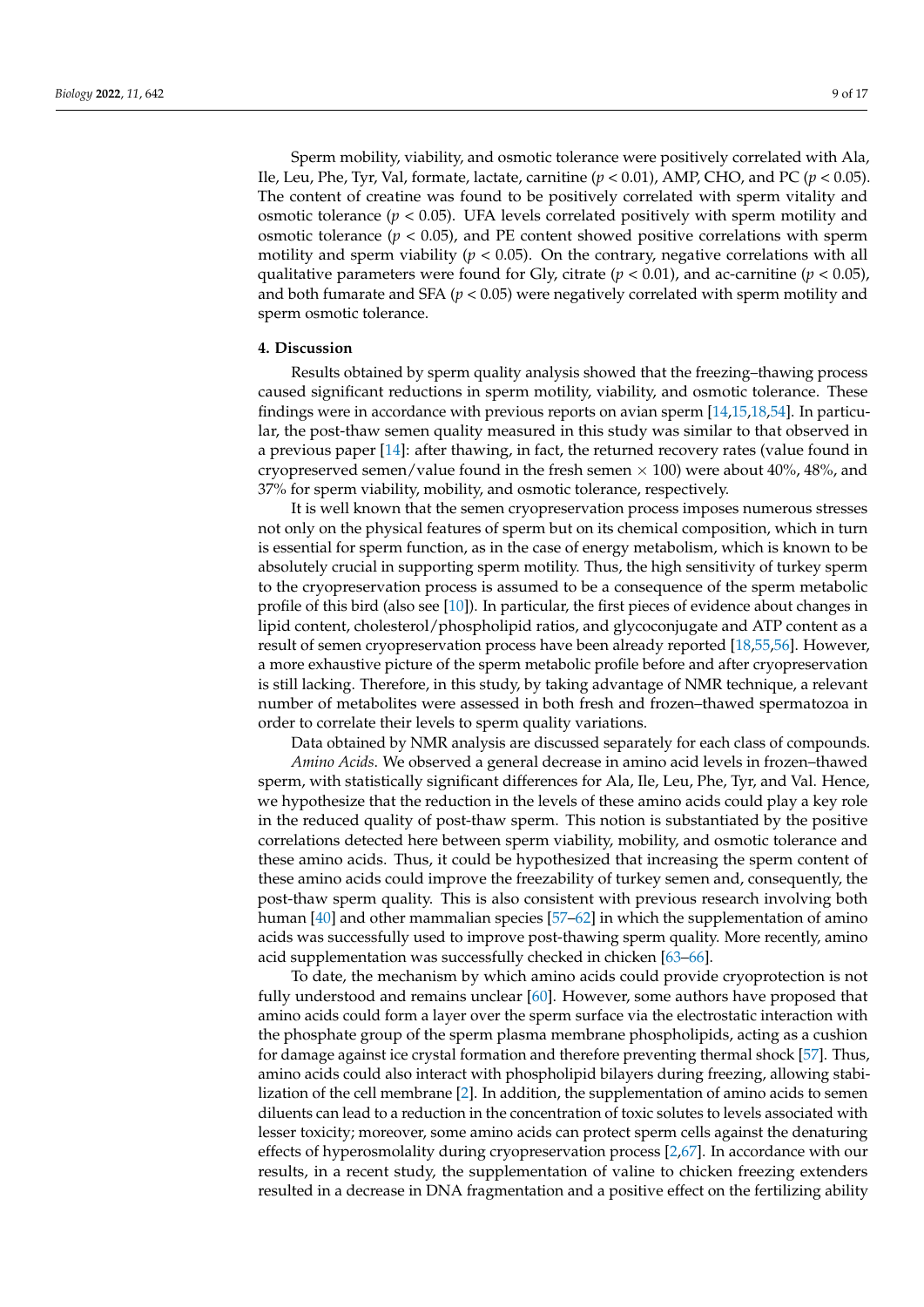of frozen–thawed sperm, with a better response in a breed that is considered to have the lowest semen freezability [\[64\]](#page-14-19).

In addition to the cryoprotective role played by exogenous amino acids as extender supplementation, putative effects of endogenous amino acids in specific sperm function should be taken in consideration. It was shown, in fact, that seminal plasma levels of Leu were higher in high- than in low-fertility bulls [\[68\]](#page-14-20); this was proposed to be due to the action of Leu in modulating active  $Ca^{2+}$  transport across sperm membrane, which would result in a delay in  $Ca^{2+}$  uptake in ejaculated sperm. Leu was also proposed to be one of the fertility biomarkers in bovine species [\[68\]](#page-14-20). Accordingly, free Leu content in chicken seminal plasma was positively correlated with sperm viability as well as DNA integrity [\[69\]](#page-14-21).

Contrary to levels of the majority of detected amino acids, Gly levels increased in frozen–thawed samples, and a significant negative correlation between its levels and sperm osmotic tolerance (SOT) was found. This resembles what was already observed in a previous study, in which a decrease in SOT was associated with increased levels of Gly in sperm of ageing turkey males [\[49\]](#page-14-5). Surprisingly enough, Gly content was also found to be negatively correlated with sperm motility. This seems to be in contrast with other reports showing that the addition of Gly to the diluent prevented significant changes in chicken sperm motility during the freezing–thawing procedure [\[70\]](#page-15-0). However, this dissonant result could be due to differences in metabolism between the two avian species [\[71\]](#page-15-1), as well as a different mechanism of action for Gly as a function of its concentration [\[70\]](#page-15-0). Nonetheless, further investigation into the role of amino acids in turkey sperm metabolism should be carried out in future studies.

*Other water-soluble metabolites.* Similarly to what was observed for most amino acids, significant reductions in carnitine, lactate, formate, creatine, and AMP content were found in cryopreserved sperm.

Furthermore, positive correlations between the aforementioned metabolites and sperm quality parameters were found, suggesting that these metabolites could somehow be involved in the decrease in sperm quality occurring in cryopreservation.

It is not surprising that a reduced post-thawed semen quality could be related to low content of carnitine. It is known, in fact, that carnitine plays a key role in sperm metabolism by providing readily available energy, thus affecting sperm motility and maturation and the spermatogenic process [\[46\]](#page-14-2). This should be more evident in turkey sperm, which presents a highly oxidative metabolism [\[71](#page-15-1)[,72\]](#page-15-2). Moreover, carnitine has a protective action against reactive oxygen species (ROS) by exerting antioxidant properties [\[73](#page-15-3)[,74\]](#page-15-4). The results therein were consistent with previous studies reporting that the addition of Lcarnitine in the extender enhanced chicken sperm motility in vitro during liquid storage and frozen state [\[2,](#page-12-1)[66,](#page-14-16)[75\]](#page-15-5) and that supplementation of L-carnitine in the diet could improve drake semen quality [\[76\]](#page-15-6). Accordingly, L-carnitine supplementation to freezing extender improved human sperm motility and vitality and reduced sperm DNA oxidation during cryopreservation [\[77\]](#page-15-7).

The reduction in free carnitine levels observed in frozen–thawed sperm could also be due to the slight, but significant, increase in ac-carnitine levels observed in these samples, which was correlated with a sperm quality decrease. Since ac-carnitine seems to be involved in buffering or trapping the excessive production of acetyl-CoA [\[45\]](#page-14-1), it could be speculated that as a result of cryopreservation process, overproduction of acetyl-CoA could occur, which in turn could increase ac-carnitine levels in sperm. In agreement with this hypothesis, cryopreserved samples also showed an increase in citrate, which derives from the condensation between oxaloacetate and acetyl-CoA. Thus, in frozen–thawed sperm, the increases in the amounts of both ac-carnitine and citrate, together with the unvaried levels of other Krebs cycle compounds such as fumarate, may suggest a reduced capability of mitochondria to utilize acetyl-CoA through this pathway and/or a reduced capability of the mitochondrial respiratory chain (linked to the Krebs cycle by its products NADH and  $FADH<sub>2</sub>$ ) to support sperm energy requirement. In this regard, it must be noted that among avian species, turkey presents a high oxidative metabolism [\[10\]](#page-12-8). The high aerobic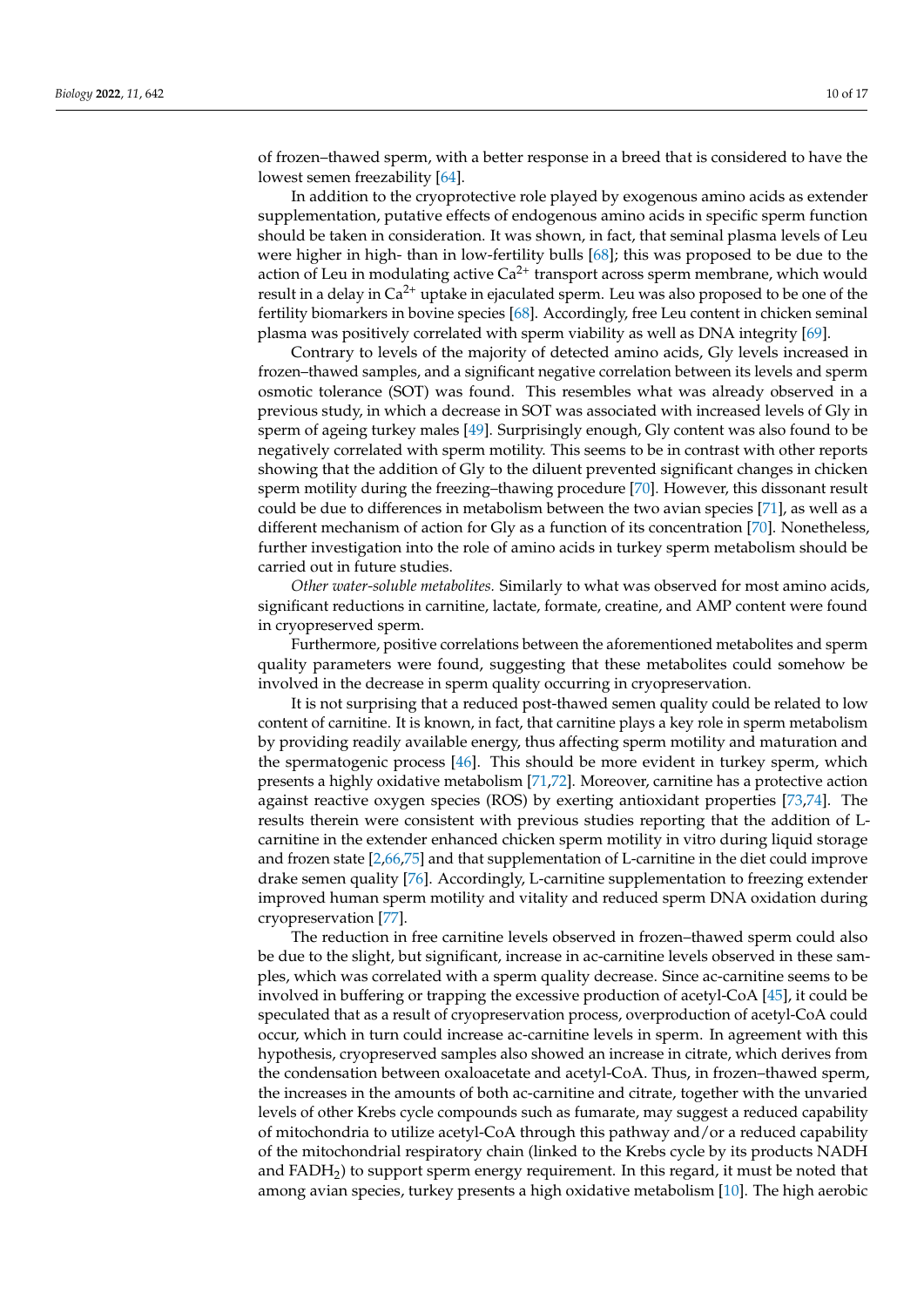metabolism for this species, in fact, was already reported [\[78\]](#page-15-8) and further highlighted by a previous study in which it was found that the stimulation of the cytochrome c oxidase (complex IV of the respiratory chain) by He–Ne laser light increased post-thaw sperm motility in turkey, but not in chicken or pheasant [\[71\]](#page-15-1).

In addition to mitochondrial oxidative phosphorylation, glycolysis constitutes the other energy source in sperm. In this regard, it was recently reported that water-soluble extract of quail cloacal gland secretion contained glucose as an energy source for the intrinsic sperm mobility after transportation to female vagina [\[79\]](#page-15-9). However, in partial agreement with the hypothesis of a cryopreservation-dependent reduction in mitochondrial activity, here we found no differences in the levels of glucose between fresh and cryopreserved samples. Thus, in our case, a reduced sperm cell capability of glucose uptake due to putative impairment of glucose carriers should be ruled out. Contrarily, in other species such as boars, it was found that the cryopreservation process impaired glucose uptake by affecting the distribution of glucose transporters, especially GLUT-3 [\[80\]](#page-15-10), a GLUT family member that is also present in avians, as shown by proteomic and peptidomic analyses of chicken sperm [\[81\]](#page-15-11). On the other hand, the impairment of the glycolytic pathway as a result of cryopreservation also seems unlikely in light of the supposed increased acetyl-CoA production discussed above.

Despite unaltered glucose levels, in cryopreserved samples, a significant reduction in lactate content was found, which was correlated with the decreased sperm quality in these samples. This positive corelation is not surprising, since L-lactate was found to play an active role in sperm bioenergetics because of its mitochondrial metabolism [\[82](#page-15-12)[,83\]](#page-15-13). In particular, because of the occurrence of a mitochondrial L-lactate dehydrogenase [\[84–](#page-15-14)[86\]](#page-15-15), mitochondria are able to actively metabolize this substrate for energy purposes [\[82\]](#page-15-12). For this reason, a reduction in sperm energy fuel such as L-lactate in cryopreserved sperm could be responsible for a decreased sperm quality. Therefore, further investigation of possible changes occurring in cryopreservation in cytosolic and mitochondrial L-lactate dehydrogenase (both protein levels and enzyme activities) represents a task to be addressed in future studies.

*Myo*-inositol levels were also investigated, since it has been reported that its addition to sperm could improve sperm motility [\[87\]](#page-15-16) and mitochondrial membrane potential [\[88\]](#page-15-17) (also see [\[89\]](#page-15-18)). However, as for glucose, no significant variation between fresh and frozen– thawed sample was found. Thus, *myo*-inositol should not play a role in the sperm quality decrease during turkey semen cryopreservation, at least in our experimental conditions.

Another interesting result obtained by analyzing the water-soluble fraction of frozen– thawed sperm was the decreased AMP content in these samples. This low AMP content could also partially explain the observed increase in citrate levels, since the Krebs cycle rate is extremely sensitive to AMP concentration [\[90\]](#page-15-19). It is known, in fact, that AMP acts as a cell energy sensor via the AMP/ATP ratio; its increase is a signal of cell energy deficiency and leads to activation of the AMP-activated protein kinase (AMPK) [\[91\]](#page-15-20), a mechanism well reported also in avian sperm [\[92\]](#page-15-21). Thus, the observed reduction in the levels of AMP in cryopreserved samples is quite surprising, especially in light of the 40-fold decrease in ATP levels that was already found as a result of the freezing–thawing process of turkey sperm [\[56\]](#page-14-12). In this regard, it must be noted that cell levels of AMP, ADP, and ATP give rise to the adenylate energy charge; moreover, these compounds are closely related to each other by the activity of the enzyme adenylate kinase (AK), which catalyzes the following equilibrium reaction:  $2ADP = ATP + AMP$ . The activity of this enzyme was reported to allow ADP to partially support sperm motility [\[93\]](#page-15-22), at least under energetic stress conditions [\[94\]](#page-15-23). Since this scenario seems to occur in turkey sperm cryopreservation, as evidenced by the dramatic ATP decrease, it could be speculated that a reduction in AK activity could play a role in the sperm quality decrease. Thus, further investigation into this aspect (i.e., the occurrence and activity of AK in turkey sperm and its variation during the freezing–thawing procedure), as well as the detection of ADP levels in sperm before and after cryopreservation, appears to be mandatory in further studies.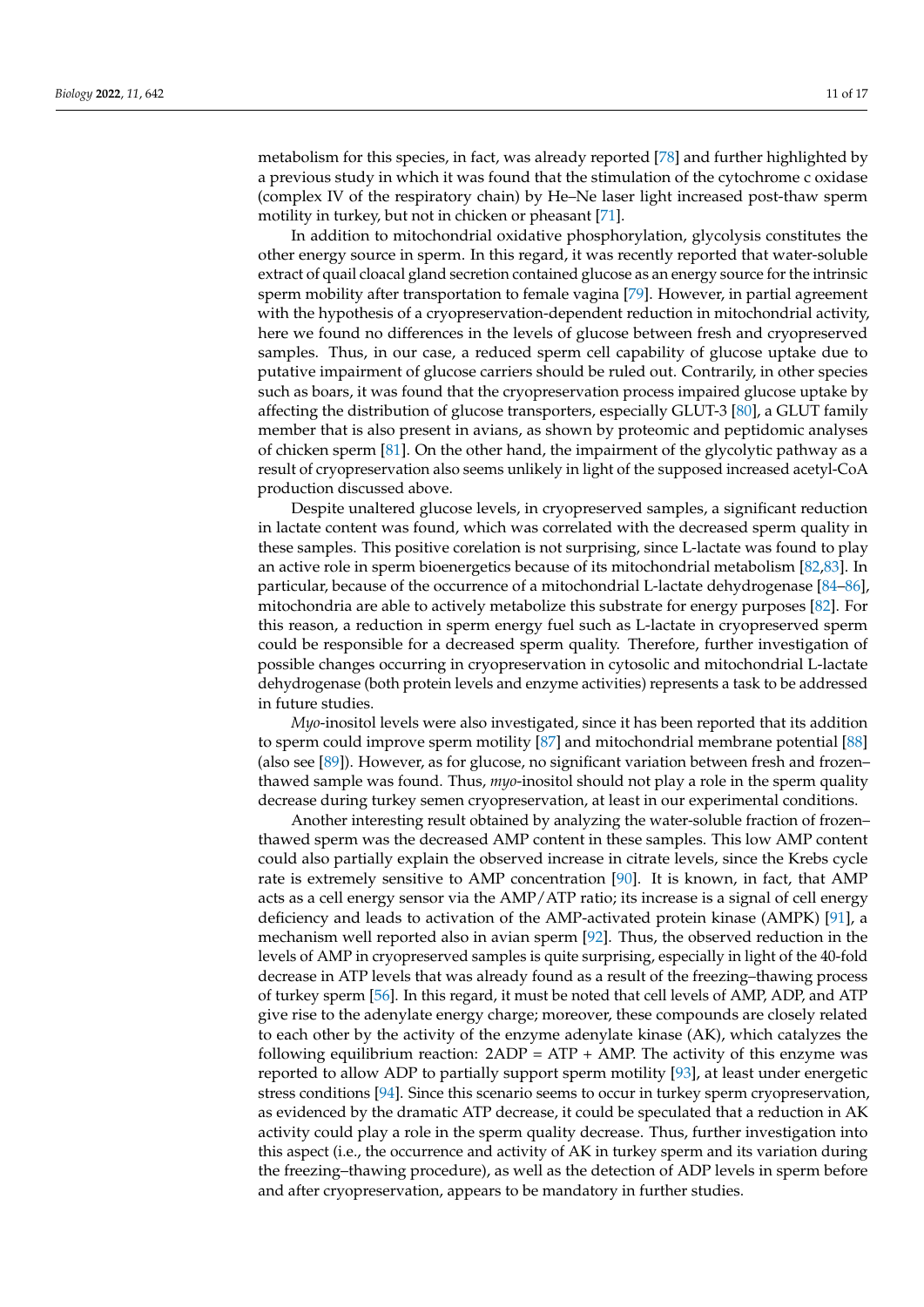*Lipids.* It is widely accepted that lipids are the main component of sperm membrane and that they are responsible for the fluidity of membrane bilayers [\[95\]](#page-15-24), which in turn influences the spermatozoa freezability of different animal species [\[48](#page-14-4)[,96\]](#page-15-25). Accordingly, one study showed that the freezing–thawing process resulted in a rigidifying effect on the sperm membrane and suggested that sperm adaptability to freezing–thawing-induced stress could be dependent on its initial membrane fluidity [\[97\]](#page-16-0). The same authors argued that the initial membrane fluidity had practical implications for predicting the response of spermatozoa following freezing and thawing and for improving the recovery of viable spermatozoa.

Thus, by turning our attention to lipid extract, in this study, we observed significant reductions in CHO, UFA, PUFA and an increase in SFA in frozen compared with fresh sperm. In addition, cholesterol was positively correlated with sperm viability, motility, and osmotic tolerance. This outcome leads us to assume that the reduction in sperm quality after freezing–thawing could be due to increased spermatozoon membrane rigidity accompanied by the decrease in the cholesterol/phospholipid ratio. This would be consistent with previous studies in human [\[97\]](#page-16-0) and in turkey [\[18](#page-13-1)[,98\]](#page-16-1) reporting that semen storage and, more importantly, the freezing–thawing procedure induced a rigidifying process in the sperm membrane followed by a dramatic decrease in the cholesterol/phospholipid ratio.

Moreover, besides the cholesterol content, membrane fluidity depends on the degree of saturation of fatty acids in membrane phospholipids [\[99\]](#page-16-2), since saturated fatty acids are rigidifying components of the mammalian sperm membranes. The avian sperm membrane contains more polyunsaturated fatty acids (PUFAs) than mammal sperm and has a lower protein content, a lower cholesterol/phospholipid ratio, and greater overall fluidity at physiological temperatures [\[2\]](#page-12-1). Here, we found an increase in the SFA/UFA ratio occurring in cryopreservation, since it was 0.62 and 0.75 in fresh and frozen–thawed sperm, respectively. Thus, we can conclude that, distinctly from semen liquid storage, in which SFA/UFA ratio was not affected [\[100\]](#page-16-3), more drastic storage conditions such as cryopreservation strongly affect the lipid composition, and consequently the fluidity, of turkey sperm membrane. In this regard, previous studies showed that the lipid composition of avian spermatozoa could be modified by the diet with subsequent effects on membrane fluidity [\[22](#page-13-19)[,32](#page-13-10)[,101\]](#page-16-4). Thus, a diet inducing a lower SFA/UFA ratio in turkey sperm could be tried out in the future as a putative way to increase the freezability of avian sperm. At the same time, it must be taken in consideration that sperm cryopreservation strongly increases ROS production [\[102](#page-16-5)[,103\]](#page-16-6), resulting in lipid peroxidation. Therefore, the reduction in sperm quality could also be due to a membrane destabilization deriving from PUFA peroxidation [\[98\]](#page-16-1). Thus, a higher UFA content in the sperm membrane may not necessarily be the best way to improve sperm freezability. However, proper knowledge of the relationship between metabolic profile and the freezability of the spermatozoa remains very interesting in light of the possibility of modifying the sperm metabolic profile via various factors such as diet manipulation, strain, and ageing [\[22,](#page-13-19)[32](#page-13-10)[,33](#page-13-11)[,49\]](#page-14-5).

#### **5. Conclusions**

We are confident that the findings reported here provide a valid contribution to the scientific community, since they returned a clearer scenario of metabolic changes occurring in turkey sperm cryopreservation. Semen cryopreservation is an important biotechnological strategy used to both preserve and protect genetic resources, which are subject to increasingly serious reductions in some species, as well as to enhance animal biodiversity in the case of inbreeding risks. The knowledge of metabolites responsible for the postthawing sperm quality decrease allows (*i)* identifying several biological markers related to the sperm freezability of male turkey donators and (*ii)* suggesting a supplementation of specific metabolites in the diet or in the freezing medium in order to obtain spermatozoa abler to withstand the freezing process.

In addition, the analytic approach used here, which resorted to the NMR technique to determine the metabolites involved in semen cryopreservation, constitutes an important tool that can be applied also to other species, including humans.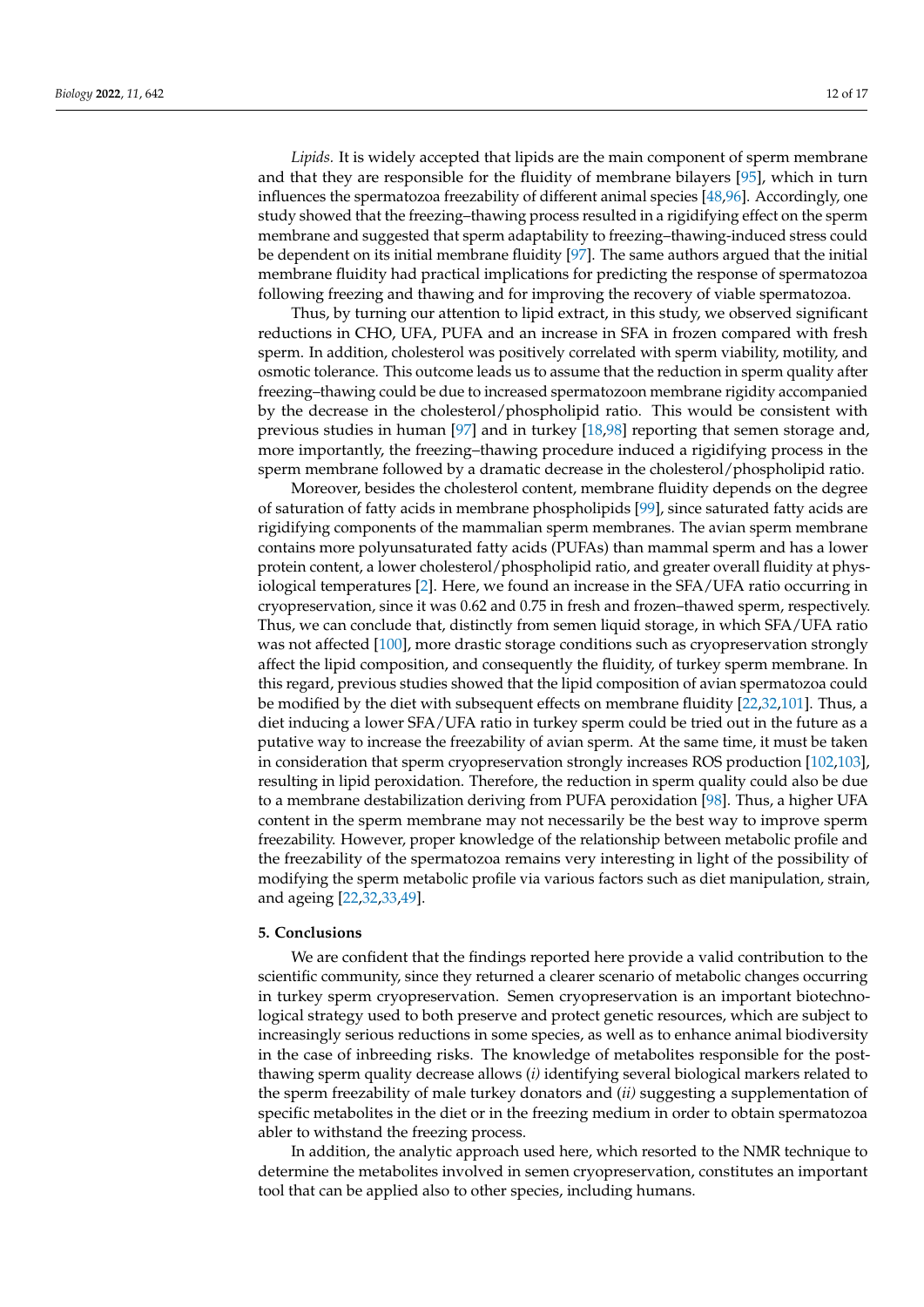**Author Contributions:** Conceptualization, N.I., G.P. and M.D.I.; methodology, M.D.I., N.I., G.P., A.P.S. and L.M.; validation, S.C., L.M. and N.I.; formal analysis, N.I., M.D.I., A.P.S., L.M. and G.P.; investigation, M.S., E.A. and G.R.; data curation, G.P., M.D.I. and A.P.S.; writing—original draft preparation, G.P., N.I. and M.D.I.; writing—review and editing, G.P., N.I., S.C., L.M. and M.D.I.; visualization, G.P. and M.D.I.; supervision, N.I.; funding acquisition, N.I. All authors have read and agreed to the published version of the manuscript.

**Funding:** This research was funded by The Italian Ministry of Agriculture, MIPAAFT-NRDP 2014- 2020-Measure 10.2 Biodiversity—Poultry sector (DG DISR-DISR07-Prot. n. 0194727-28.04.2021) project name (Conservation of biodiversity in Italian poultry breeds: insights and monitoring— TuBAvI-2).

**Institutional Review Board Statement:** The handling of animals and semen collection was conducted in accordance with the Code of Ethics of the EU Directive 2010/63/EU.

**Informed Consent Statement:** Not applicable.

**Data Availability Statement:** The datasets used are available from the corresponding author on reasonable request.

**Acknowledgments:** The authors thank Carmine Marini for help with semen collection and the "Amadori" group for allowing to use their breeders.

**Conflicts of Interest:** The authors declare no conflict of interest.

### **References**

- <span id="page-12-0"></span>1. Blesbois, E.; Seigneurin, F.; Grasseau, I.; Limouzin, C.; Besnard, J.; Gourichon, D.; Coquerelle, G.; Rault, P.; Tixier-Boichard, M. Semen Cryopreservation for Ex Situ Management of Genetic Diversity in Chicken: Creation of the French Avian Cryobank. *Poult. Sci.* **2007**, *86*, 555–564. [\[CrossRef\]](http://doi.org/10.1093/ps/86.3.555) [\[PubMed\]](http://www.ncbi.nlm.nih.gov/pubmed/17297169)
- <span id="page-12-1"></span>2. Partyka, A.; Niżański, W. Advances in storage of poultry semen. Anim. Reprod. Sci. 2022, 106921. [\[CrossRef\]](http://doi.org/10.1016/j.anireprosci.2021.106921) [\[PubMed\]](http://www.ncbi.nlm.nih.gov/pubmed/34996657)
- <span id="page-12-2"></span>3. Liptoi, K.; Buda, K.; Rohn, E.; Drobnyak, A.; Meleg, E.E.; Palinkas-Bodzsar, N.; Vegi, B.; Barna, J. Improvement of the application of gonadal tissue allotransplantation in the in vitro conservation of chicken genetic lines. *Anim. Reprod. Sci.* **2020**, *213*, 106280. [\[CrossRef\]](http://doi.org/10.1016/j.anireprosci.2020.106280) [\[PubMed\]](http://www.ncbi.nlm.nih.gov/pubmed/31987330)
- <span id="page-12-3"></span>4. Santiago-Moreno, J.; Blesbois, E. Animal board invited review: Germplasm technologies for use with poultry. *Animal* **2022**, *16*, 100475. [\[CrossRef\]](http://doi.org/10.1016/j.animal.2022.100475)
- <span id="page-12-4"></span>5. Blesbois, E. Freezing avian semen. *Avian Biol. Res.* **2011**, *4*, 52–58. [\[CrossRef\]](http://doi.org/10.3184/175815511X13069413108523)
- 6. Kowalczyk, A.; Łukaszewicz, E. Simple and Effective Methods of Freezing Capercaillie (*Tetrao urogallus* L.) Semen. *PLoS ONE* **2015**, *10*, e0116797. [\[CrossRef\]](http://doi.org/10.1371/journal.pone.0116797)
- <span id="page-12-5"></span>7. Thélie, A.; Bailliard, A.; Seigneurin, F.; Zerjal, T.; Tixier-Boichard, M.; Blesbois, E. Chicken semen cryopreservation and use for the restoration of rare genetic resources. *Poult. Sci.* **2019**, *98*, 447–455. [\[CrossRef\]](http://doi.org/10.3382/ps/pey360)
- <span id="page-12-6"></span>8. Prentice, J.R.; Anzar, M. Cryopreservation of Mammalian Oocyte for Conservation of Animal Genetics. *Vet. Med. Int.* **2011**, *2011*, 146405. [\[CrossRef\]](http://doi.org/10.4061/2011/146405)
- <span id="page-12-7"></span>9. Iaffaldano, N.; Di Iorio, M.; Rusco, G.; Antenucci, E.; Zaniboni, L.; Madeddu, M.; Marelli, S.; Schiavone, A.; Soglia, D.; Buccioni, A.; et al. Italian semen cryobank of autochthonous chicken and turkey breeds: A tool for preserving genetic biodiversity. *Ital. J. Anim. Sci.* **2021**, *20*, 2022–2033. [\[CrossRef\]](http://doi.org/10.1080/1828051X.2021.1993094)
- <span id="page-12-8"></span>10. Iaffaldano, N.; Di Iorio, M.; Cerolini, S.; Manchisi, A. Overview of Turkey Semen Storage: Focus on Cryopreservation—A Review. *Ann. Anim. Sci.* **2016**, *16*, 961–974. [\[CrossRef\]](http://doi.org/10.1515/aoas-2016-0026)
- <span id="page-12-9"></span>11. Blanco, J.M.; Gee, G.; Wildt, D.E.; Tselutin, K.; Donoghue, A.M. Semen cryopreservation in poultry and non-domestic species: A comparative approach to understanding the fundamentals of avian spermatozoa cryobiology. *Br. Poult. Sci.* **2000**, *41*, 3–5. [\[CrossRef\]](http://doi.org/10.1080/00071660050148435)
- 12. Blanco, J.M.; Long, J.A.; Gee, G.; Donoghue, A.M.; Wildt, D.E. Osmotic tolerance of avian spermatozoa: Influence of time, temperature, cryoprotectant and membrane ion pump function on sperm viability. *Cryobiology* **2008**, *56*, 8–14. [\[CrossRef\]](http://doi.org/10.1016/j.cryobiol.2007.09.004) [\[PubMed\]](http://www.ncbi.nlm.nih.gov/pubmed/18005955)
- 13. Blesbois, E. Current status in avian semen cryopreservation. *World's Poult. Sci. J.* **2007**, *63*, 213–222. [\[CrossRef\]](http://doi.org/10.1017/S0043933907001419)
- <span id="page-12-10"></span>14. Iaffaldano, N.; Romagnoli, L.; Manchisi, A.; Rosato, M.P. Cryopreservation of turkey semen by the pellet method: Effects of variables such as the extender, cryoprotectant concentration, cooling time and warming temperature on sperm quality determined through principal components analysis. *Theriogenology* **2011**, *76*, 794–801. [\[CrossRef\]](http://doi.org/10.1016/j.theriogenology.2011.04.012)
- <span id="page-12-11"></span>15. Iaffaldano, N.; Di Iorio, M.; Miranda, M.; Zaniboni, L.; Manchisi, A.; Cerolini, S. Cryopreserving turkey semen in straws and nitrogen vapour using DMSO or DMA: Effects of cryoprotectant concentration, freezing rate and thawing rate on post-thaw semen quality. *Br. Poult. Sci.* **2016**, *57*, 264–270. [\[CrossRef\]](http://doi.org/10.1080/00071668.2016.1148261)
- 16. Iaffaldano, N.; Rosato, M.; Manchisi, A.; Centoducati, G.; Meluzzi, A. Comparison of different extenders on the quality characteristics of turkey semen during storage. *Ital. J. Anim. Sci.* **2016**, *4*, 513–515. [\[CrossRef\]](http://doi.org/10.4081/ijas.2005.2s.513)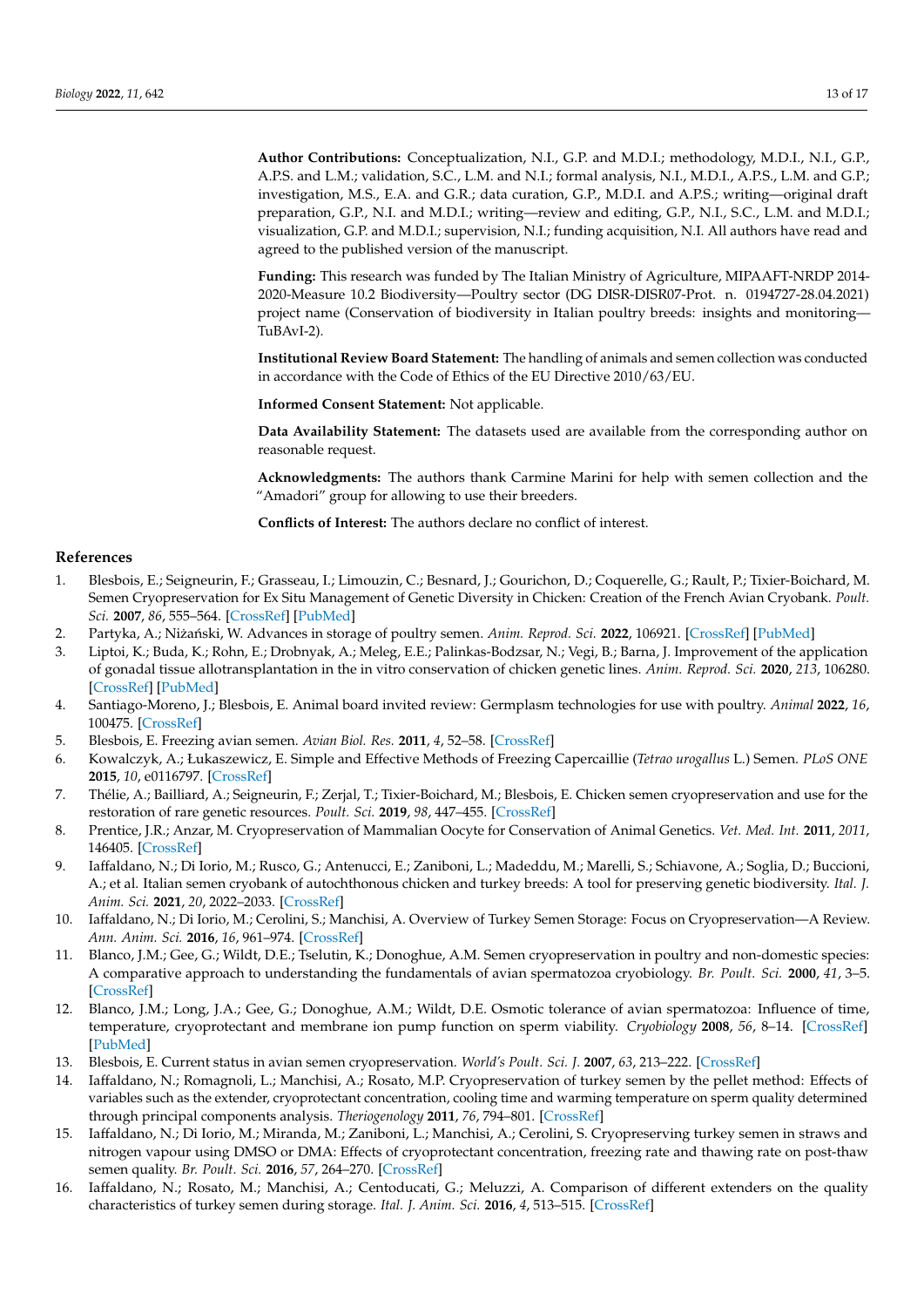- <span id="page-13-0"></span>17. Izanloo, H.; Soleimanzadeh, A.; Bucak, M.N.; Imani, M.; Zhandi, M. The effects of varying concentrations of glutathione and trehalose in improving microscopic and oxidative stress parameters in Turkey semen during liquid storage at 5 ◦C. *Cryobiology* **2021**, *101*, 12–19. [\[CrossRef\]](http://doi.org/10.1016/j.cryobiol.2021.07.002)
- <span id="page-13-1"></span>18. Blesbois, E.; Grasseau, I.; Seigneurin, F. Membrane fluidity and the ability of domestic bird spermatozoa to survive cryopreservation. *Reproduction* **2005**, *129*, 371–378. [\[CrossRef\]](http://doi.org/10.1530/rep.1.00454)
- <span id="page-13-2"></span>19. Di Iorio, M.; Rusco, G.; Iampietro, R.; Maiuro, L.; Schiavone, A.; Cerolini, S.; Iaffaldano, N. Validation of the Turkey Semen Cryopreservation by Evaluating the Effect of Two Diluents and the Inseminating Doses. *Animals* **2020**, *10*, 1329. [\[CrossRef\]](http://doi.org/10.3390/ani10081329)
- 20. Di Iorio, M.; Rusco, G.; Iampietro, R.; Colonna, M.A.; Zaniboni, L.; Cerolini, S.; Iaffaldano, N. Finding an Effective Freezing Protocol for Turkey Semen: Benefits of Ficoll as Non-Permeant Cryoprotectant and 1:4 as Dilution Rate. *Animals* **2020**, *10*, 421. [\[CrossRef\]](http://doi.org/10.3390/ani10030421)
- 21. Mosca, F.; Madeddu, M.; Abdel Sayed, A.; Zaniboni, L.; Iaffaldano, N.; Cerolini, S. Combined effect of permeant and non-permeant cryoprotectants on the quality of frozen/thawed chicken sperm. *Cryobiology* **2016**, *73*, 343–347. [\[CrossRef\]](http://doi.org/10.1016/j.cryobiol.2016.10.001) [\[PubMed\]](http://www.ncbi.nlm.nih.gov/pubmed/27717656)
- <span id="page-13-19"></span>22. Zaniboni, L.; Rizzi, R.M.; Cerolini, S. Combined effect of DHA and α-tocopherol enrichment on sperm quality and fertility in the turkey. *Theriogenology* **2006**, *65*, 1813–1827. [\[CrossRef\]](http://doi.org/10.1016/j.theriogenology.2005.10.013) [\[PubMed\]](http://www.ncbi.nlm.nih.gov/pubmed/16298425)
- 23. Iaffaldano, N.; Manchisi, A.; Gambacorta, M.; Di Iorio, M.; Rosato, M.P. Effect of different sperm concentrations on the post-thaw viability and motility of turkey spermatozoa cryopreserved by the pellet method. *Ital. J. Anim. Sci.* **2009**, *8*, 760–762. [\[CrossRef\]](http://doi.org/10.4081/ijas.2009.s2.760)
- 24. Mosca, F.; Zaniboni, L.; Abdel Sayed, A.; Madeddu, M.; Iaffaldano, N.; Cerolini, S. Effect of dimethylacetamide and Nmethylacetamide on the quality and fertility of frozen/thawed chicken semen. *Poult. Sci.* **2019**, *98*, 6071–6077. [\[CrossRef\]](http://doi.org/10.3382/ps/pez303)
- <span id="page-13-3"></span>25. Mosca, F.; Zaniboni, L.; Sayed, A.A.; Iaffaldano, N.; Soglia, D.; Schiavone, A.; Cerolini, S. Effect of N-Methylacetamide Concentration and Thawing Rate on Chicken Sperm Quality after Cryopreservation. *Animals* **2020**, *10*, 824. [\[CrossRef\]](http://doi.org/10.3390/ani10050824)
- <span id="page-13-4"></span>26. Parks, J.E.; Lynch, D.V. Lipid composition and thermotropic phase behavior of boar, bull, stallion, and rooster sperm membranes. *Cryobiology* **1992**, *29*, 255–266. [\[CrossRef\]](http://doi.org/10.1016/0011-2240(92)90024-V)
- <span id="page-13-5"></span>27. Cerolini, S.; Zaniboni, L.; Maldjian, A.; Gliozzi, T. Effect of docosahexaenoic acid and α-tocopherol enrichment in chicken sperm on semen quality, sperm lipid composition and susceptibility to peroxidation. *Theriogenology* **2006**, *66*, 877–886. [\[CrossRef\]](http://doi.org/10.1016/j.theriogenology.2006.02.022)
- <span id="page-13-6"></span>28. Blesbois, E.; Grasseau, I.; Seigneurin, F.; Mignon-Grasteau, S.; Saint Jalme, M.; Mialon-Richard, M.M. Predictors of success of semen cryopreservation in chickens. *Theriogenology* **2008**, *69*, 252–261. [\[CrossRef\]](http://doi.org/10.1016/j.theriogenology.2007.09.019)
- <span id="page-13-7"></span>29. Long, J.A.; Purdy, P.H.; Zuidberg, K.; Hiemstra, S.-J.; Velleman, S.G.; Woelders, H. Cryopreservation of turkey semen: Effect of breeding line and freezing method on post-thaw sperm quality, fertilization, and hatching. *Cryobiology* **2014**, *68*, 371–378. [\[CrossRef\]](http://doi.org/10.1016/j.cryobiol.2014.04.003)
- <span id="page-13-8"></span>30. Mussa, N.J.; Ratchamak, R.; Ratsiri, T.; Vongpralub, T.; Boonkum, W.; Semaming, Y.; Chankitisakul, V. Lipid profile of sperm cells in Thai native and commercial roosters and its impact on cryopreserved semen quality. *Trop. Anim. Health Prod.* **2021**, *53*, 321. [\[CrossRef\]](http://doi.org/10.1007/s11250-021-02664-9)
- <span id="page-13-9"></span>31. Mandal, R.; Badyakar, D.; Chakrabarty, J. Role of Membrane Lipid Fatty Acids in Sperm Cryopreservation. *Adv. Androl.* **2014**, *2014*, 190542. [\[CrossRef\]](http://doi.org/10.1155/2014/190542)
- <span id="page-13-10"></span>32. Zaniboni, L.; Cerolini, S. Liquid storage of turkey semen: Changes in quality parameters, lipid composition and susceptibility to induced in vitro peroxidation in control, n-3 fatty acids and alpha-tocopherol rich spermatozoa. *Anim. Reprod. Sci.* **2009**, *112*, 51–65. [\[CrossRef\]](http://doi.org/10.1016/j.anireprosci.2008.04.002) [\[PubMed\]](http://www.ncbi.nlm.nih.gov/pubmed/18485630)
- <span id="page-13-11"></span>33. Long, J.A. Avian semen cryopreservation: What are the biological challenges? *Poult. Sci.* **2006**, *85*, 232–236. [\[CrossRef\]](http://doi.org/10.1093/ps/85.2.232) [\[PubMed\]](http://www.ncbi.nlm.nih.gov/pubmed/16523619)
- <span id="page-13-12"></span>34. Shinitzky, M.; Yuli, I. Lipid fluidity at the submacroscopic level: Determination by fluorescence polarization. *Chem. Phys. Lipids* **1982**, *30*, 261–282. [\[CrossRef\]](http://doi.org/10.1016/0009-3084(82)90054-8)
- <span id="page-13-13"></span>35. Vickram, A.S.; Ramesh Pathy, M.; Sridharan, T.B. Effect of various biomolecules for normal functioning of human sperm for fertilization: A review. *Int. J. Pharm. Pharm. Sci.* **2012**, *4*, 18–24.
- <span id="page-13-14"></span>36. Cheah, Y.; Yang, W. Functions of essential nutrition for high quality spermatogenesis. *Adv. Biosci. Biotechnol.* **2011**, *02*, 182–197. [\[CrossRef\]](http://doi.org/10.4236/abb.2011.24029)
- <span id="page-13-15"></span>37. Atessahin, A.; Bucak, M.N.; Tuncer, P.B.; Kızıl, M. Effects of anti-oxidant additives on microscopic and oxidative parameters of Angora goat semen following the freeze–thawing process. *Small Rumin. Res.* **2008**, *77*, 38–44. [\[CrossRef\]](http://doi.org/10.1016/j.smallrumres.2008.03.002)
- <span id="page-13-16"></span>38. Ugur, M.R.; Dinh, T.; Hitit, M.; Kaya, A.; Topper, E.; Didion, B.; Memili, E. Amino Acids of Seminal Plasma Associated with Freezability of Bull Sperm. *Front. Cell Dev. Biol.* **2020**, *7*, 347. [\[CrossRef\]](http://doi.org/10.3389/fcell.2019.00347)
- <span id="page-13-17"></span>39. Santiago-Moreno, J.; Bernal, B.; Perez-Cerezales, S.; Castaño, C.; Toledano-Díaz, A.; Esteso, M.C.; Gutierrez-Adan, A.; López-Sebastián, A.; Garcia-Gil, M.; Woelders, H.; et al. Seminal plasma amino acid profile in different breeds of chicken: Role of seminal plasma on sperm cryoresistance. *PLoS ONE* **2019**, *14*, e0209910. [\[CrossRef\]](http://doi.org/10.1371/journal.pone.0209910)
- <span id="page-13-18"></span>40. Renard, P.; Grizard, G.; Francoisgriveaua, J.; Sion, B.; Boucher, D.; Le Lannou, D. Improvement of Motility and Fertilization Potential of Postthaw Human Sperm Using Glutamine. *Cryobiology* **1996**, *33*, 311–319. [\[CrossRef\]](http://doi.org/10.1006/cryo.1996.0031)
- 41. Li, Y.; Si, W.; Zhang, X.; Dinnyes, A.; Ji, W. Effect of amino acids on cryopreservation of cynomolgus monkey (*macaca fascicularis*) sperm. *Am. J. Primatol.* **2003**, *59*, 159–165. [\[CrossRef\]](http://doi.org/10.1002/ajp.10073) [\[PubMed\]](http://www.ncbi.nlm.nih.gov/pubmed/12682924)
- 42. Khlifaoui, M.; Battut, I.; Bruyas, J.F.; Chatagnon, G.; Trimeche, A.; Tainturier, D. Effects of glutamine on post-thaw motility of stallion spermatozoa: An approach of the mechanism of action at spermatozoa level. *Theriogenology* **2005**, *63*, 138–149. [\[CrossRef\]](http://doi.org/10.1016/j.theriogenology.2004.04.012) [\[PubMed\]](http://www.ncbi.nlm.nih.gov/pubmed/15589280)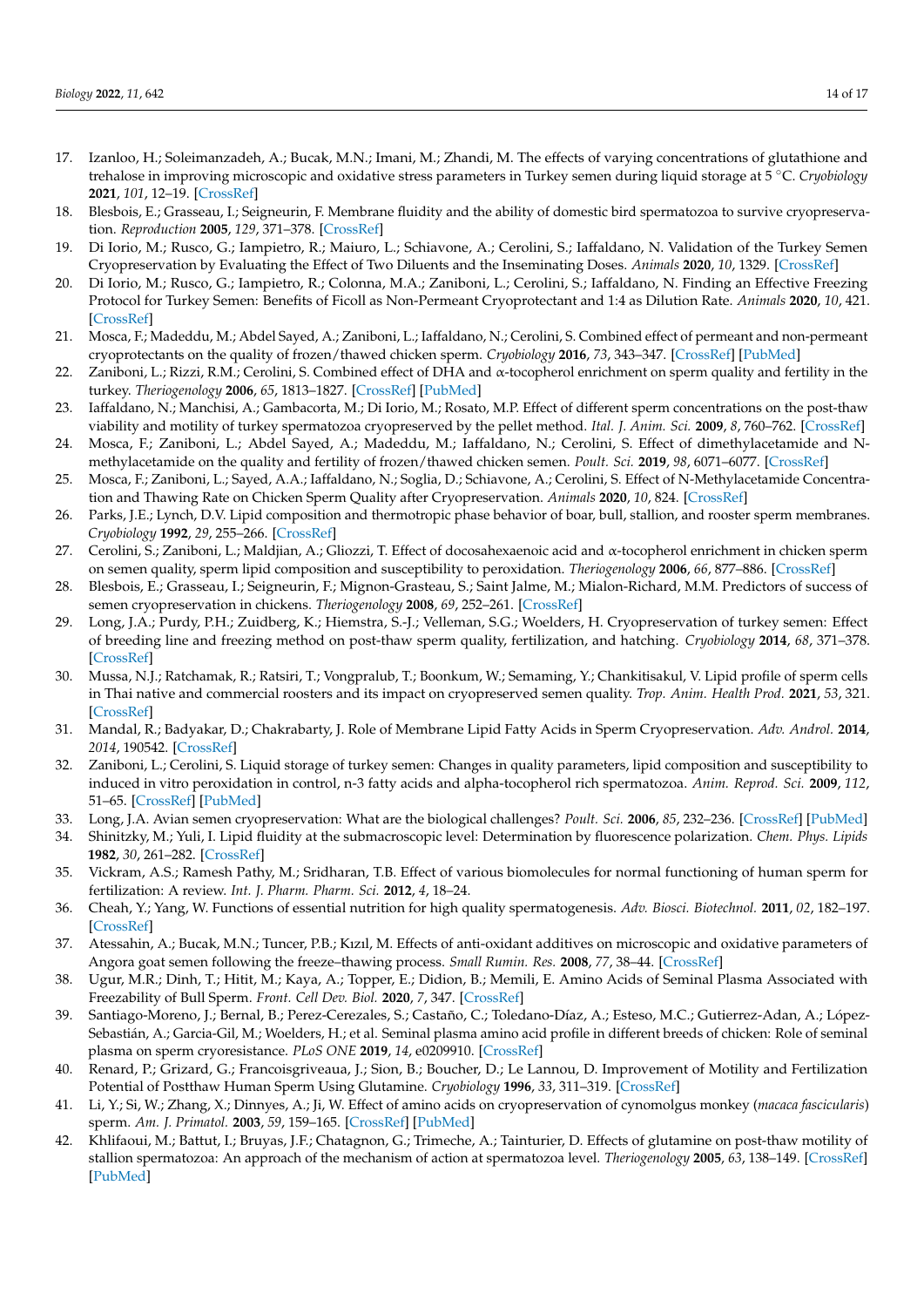- 43. Bucak, M.N.; Tuncer, P.B.; Sarıözkan, S.; Ulutaş, P.A. Comparison of the effects of glutamine and an amino acid solution on post-thawed ram sperm parameters, lipid peroxidation and anti-oxidant activities. *Small Rumin. Res.* **2009**, *81*, 13–17. [\[CrossRef\]](http://doi.org/10.1016/j.smallrumres.2008.10.003)
- <span id="page-14-0"></span>44. Moradi, B.; Faramarzi, A.; Ghasemi-Esmailabad, S.; Aghaz, F.; Hashemian, A.H.; Khazaei, M. L-proline as a novel additive to cryopreservation media improved post-thaw quality of human spermatozoon via reducing oxidative stress. *Andrologia* **2022**, *54*, e14301. [\[CrossRef\]](http://doi.org/10.1111/and.14301) [\[PubMed\]](http://www.ncbi.nlm.nih.gov/pubmed/34748671)
- <span id="page-14-1"></span>45. Jeulin, C.; Lewin, L.M. Role of free L-carnitine and acetyl-L-carnitine in post-gonadal maturation of mammalian spermatozoa. *Hum. Reprod. Update* **1996**, *2*, 87–102. [\[CrossRef\]](http://doi.org/10.1093/humupd/2.2.87)
- <span id="page-14-2"></span>46. Agarwal, A.; Said, T.M. Carnitines and male infertility. *Reprod. Biomed. Online* **2004**, *8*, 376–384. [\[CrossRef\]](http://doi.org/10.1016/S1472-6483(10)60920-0)
- <span id="page-14-3"></span>47. Stradaioli, G.; Sylla, L.; Zelli, R.; Chiodi, P.; Monaci, M. Effect of L-carnitine administration on the seminal characteristics of oligoasthenospermic stallions. *Theriogenology* **2004**, *62*, 761–777. [\[CrossRef\]](http://doi.org/10.1016/j.theriogenology.2003.11.018)
- <span id="page-14-4"></span>48. Yu, J.; Wang, Z.; An, X.; Liu, H.; Wang, F.; Ji, C.; Liu, G.; Wang, Y.; He, F.; Dang, R.; et al. Metabolomic profiling of Dezhou donkey sperm associated with freezability. *Theriogenology* **2022**, *181*, 131–139. [\[CrossRef\]](http://doi.org/10.1016/j.theriogenology.2022.01.020)
- <span id="page-14-5"></span>49. Iaffaldano, N.; Di Iorio, M.; Mannina, L.; Paventi, G.; Rosato, M.P.; Cerolini, S.; Sobolev, A.P. Age-dependent changes in metabolic profile of turkey spermatozoa as assessed by NMR analysis. *PLoS ONE* **2018**, *13*, e0194219. [\[CrossRef\]](http://doi.org/10.1371/journal.pone.0194219)
- <span id="page-14-6"></span>50. Tselutin, K.; Narubina, L.; Mavrodina, T.; Tur, B. Cryopreservation of poultry semen. *Br. Poult. Sci.* **1995**, *36*, 805–811. [\[CrossRef\]](http://doi.org/10.1080/00071669508417825)
- <span id="page-14-7"></span>51. Bligh, E.G.; Dyer, W.J. A rapid method of total lipid extraction and purification. *Can. J. Biochem. Physiol.* **1959**, *37*, 911–917. [\[CrossRef\]](http://doi.org/10.1139/y59-099) [\[PubMed\]](http://www.ncbi.nlm.nih.gov/pubmed/13671378)
- <span id="page-14-8"></span>52. Ingallina, C.; Maccelli, A.; Spano, M.; Di Matteo, G.; Di Sotto, A.; Giusti, A.M.; Vinci, G.; Di Giacomo, S.; Rapa, M.; Ciano, S.; et al. Chemico-Biological Characterization of Torpedino Di Fondi® Tomato Fruits: A Comparison with San Marzano Cultivar at Two Ripeness Stages. *Antioxidants* **2020**, *9*, 1027. [\[CrossRef\]](http://doi.org/10.3390/antiox9101027) [\[PubMed\]](http://www.ncbi.nlm.nih.gov/pubmed/33096834)
- <span id="page-14-9"></span>53. Ingallina, C.; Spano, M.; Sobolev, A.P.; Esposito, C.; Santarcangelo, C.; Baldi, A.; Daglia, M.; Mannina, L. Characterization of Local Products for Their Industrial Use: The Case of Italian Potato Cultivars Analyzed by Untargeted and Targeted Methodologies. *Foods* **2020**, *9*, 1216. [\[CrossRef\]](http://doi.org/10.3390/foods9091216) [\[PubMed\]](http://www.ncbi.nlm.nih.gov/pubmed/32887216)
- <span id="page-14-10"></span>54. Lemoine, M.; Mignon-Grasteau, S.; Grasseau, I.; Magistrini, M.; Blesbois, E. Ability of chicken spermatozoa to undergo acrosome reaction after liquid storage or cryopreservation. *Theriogenology* **2011**, *75*, 122–130. [\[CrossRef\]](http://doi.org/10.1016/j.theriogenology.2010.07.017)
- <span id="page-14-11"></span>55. Long, J.A.; Guthrie, H.D. Validation of a rapid, large-scale assay to quantify ATP concentration in spermatozoa. *Theriogenology* **2006**, *65*, 1620–1630. [\[CrossRef\]](http://doi.org/10.1016/j.theriogenology.2005.06.020)
- <span id="page-14-12"></span>56. Słowińska, M.; Liszewska, E.; Judycka, S.; Konopka, M.; Ciereszko, A. Mitochondrial membrane potential and reactive oxygen species in liquid stored and cryopreserved turkey (*Meleagris gallopavo*) spermatozoa. *Poult. Sci.* **2018**, *97*, 3709–3717. [\[CrossRef\]](http://doi.org/10.3382/ps/pey209)
- <span id="page-14-13"></span>57. Kundu, C.N.; Das, K.; Majumder, G.C. Effect of Amino Acids on Goat Cauda Epididymal Sperm Cryopreservation Using a Chemically Defined Model System. *Cryobiology* **2001**, *42*, 21–27. [\[CrossRef\]](http://doi.org/10.1006/cryo.2001.2296)
- 58. Sánchez-Partida, L.G.; Setchell, B.P.; Maxwell, W.M.C. Effect of compatible solutes and diluent composition on the post-thaw motility of ram sperm. *Reprod. Fertil. Dev.* **1998**, *10*, 347–358. [\[CrossRef\]](http://doi.org/10.1071/R98053)
- 59. Koskinen, E.; Junnila, M.; Katila, T.; Soini, H. A Preliminary Study on the Use of Betaine as a Cryoprotective Agent in Deep Freezing of Stallion Semen. *J. Veter. Med. Ser. A* **1989**, *36*, 110–114. [\[CrossRef\]](http://doi.org/10.1111/j.1439-0442.1989.tb00710.x)
- <span id="page-14-17"></span>60. Sangeeta, S.; Arangasamy, A.; Kulkarni, S.; Selvaraju, S. Role of amino acids as additives on sperm motility, plasma membrane integrity and lipid peroxidation levels at pre-freeze and post-thawed ram semen. *Anim. Reprod. Sci.* **2015**, *161*, 82–88. [\[CrossRef\]](http://doi.org/10.1016/j.anireprosci.2015.08.008)
- 61. Ahmed, H.; Jahan, S.; Khan, A.; Khan, L.; Ullah, H.; Riaz, M.; Ullah, K.; Ullah, F. Supplementation of l-tryptophan (an aromatic amino acid) in tris citric acid extender enhances post-thaw progressive motility, plasmalemma, mitochondrial membrane potential, acrosome, and DNA integrities, and in vivo fertility rate of buffalo (*Bubalus bubalis*) bull spermatozoa. *Cryobiology* **2020**, *92*, 117–123. [\[CrossRef\]](http://doi.org/10.1016/j.cryobiol.2019.11.044) [\[PubMed\]](http://www.ncbi.nlm.nih.gov/pubmed/31783000)
- <span id="page-14-14"></span>62. Beheshti, R.; Asadi, A.; Eshratkhah, B.; Kandi, J.G.G.; Ghorbani, A. The effect of cysteine on post-thawed buffalo bull (*Bubalus bubalis*) sperm parameters. *Adv. Environ. Biol.* **2011**, *5*, 1260–1263.
- <span id="page-14-15"></span>63. Thananurak, P.; Chuaychu-Noo, N.; Thélie, A.; Phasuk, Y.; Vongpralub, T.; Blesbois, E. Different concentrations of cysteamine, ergothioneine, and serine modulate quality and fertilizing ability of cryopreserved chicken sperm. *Poult. Sci.* **2020**, *99*, 1185–1198. [\[CrossRef\]](http://doi.org/10.1016/j.psj.2019.10.040) [\[PubMed\]](http://www.ncbi.nlm.nih.gov/pubmed/32029149)
- <span id="page-14-19"></span>64. Bernal, B.; Iglesias-Cabeza, N.; Sánchez-Rivera, U.; Toledano-Díaz, A.; Castaño, C.; Pérez-Cerezales, S.; Gutiérrez-Adán, A.; López-Sebastián, A.; García-Casado, P.; Gil, M.; et al. Effect of supplementation of valine to chicken extender on sperm cryoresistance and post-thaw fertilization capacity. *Poult. Sci.* **2020**, *99*, 7133–7141. [\[CrossRef\]](http://doi.org/10.1016/j.psj.2020.09.060) [\[PubMed\]](http://www.ncbi.nlm.nih.gov/pubmed/33248630)
- 65. Khiabani, A.B.; Moghaddam, G.; Kia, H.D. Effects of adding different levels of Glutamine to modified Beltsville extender on the survival of frozen rooster semen. *Anim. Reprod. Sci.* **2017**, *184*, 172–177. [\[CrossRef\]](http://doi.org/10.1016/j.anireprosci.2017.07.013) [\[PubMed\]](http://www.ncbi.nlm.nih.gov/pubmed/28765035)
- <span id="page-14-16"></span>66. Partyka, A.; Rodak, O.; Bajzert, J.; Kochan, J.; Niżański, W. The Effect of L-Carnitine, Hypotaurine, and Taurine Supplementation on the Quality of Cryopreserved Chicken Semen. *BioMed Res. Int.* **2017**, *2017*, 7279341. [\[CrossRef\]](http://doi.org/10.1155/2017/7279341)
- <span id="page-14-18"></span>67. Heber, U.; Tyankova, L.; Santarius, K.A. Stabilization and inactivation of biological membranes during freezing in the presence of amino acids. *Biochim. Biophys. Acta Biomembr.* **1971**, *241*, 578–592. [\[CrossRef\]](http://doi.org/10.1016/0005-2736(71)90056-3)
- <span id="page-14-20"></span>68. Kumar, A.; Kroetsch, T.; Blondin, P.; Anzar, M. Fertility-associated metabolites in bull seminal plasma and blood serum: 1H nuclear magnetic resonance analysis. *Mol. Reprod. Dev.* **2015**, *82*, 123–131. [\[CrossRef\]](http://doi.org/10.1002/mrd.22450)
- <span id="page-14-21"></span>69. Santiago-Moreno, J.; Blesbois, E. Functional Aspects of Seminal Plasma in Bird Reproduction. *Int. J. Mol. Sci.* **2020**, *21*, 5664. [\[CrossRef\]](http://doi.org/10.3390/ijms21165664)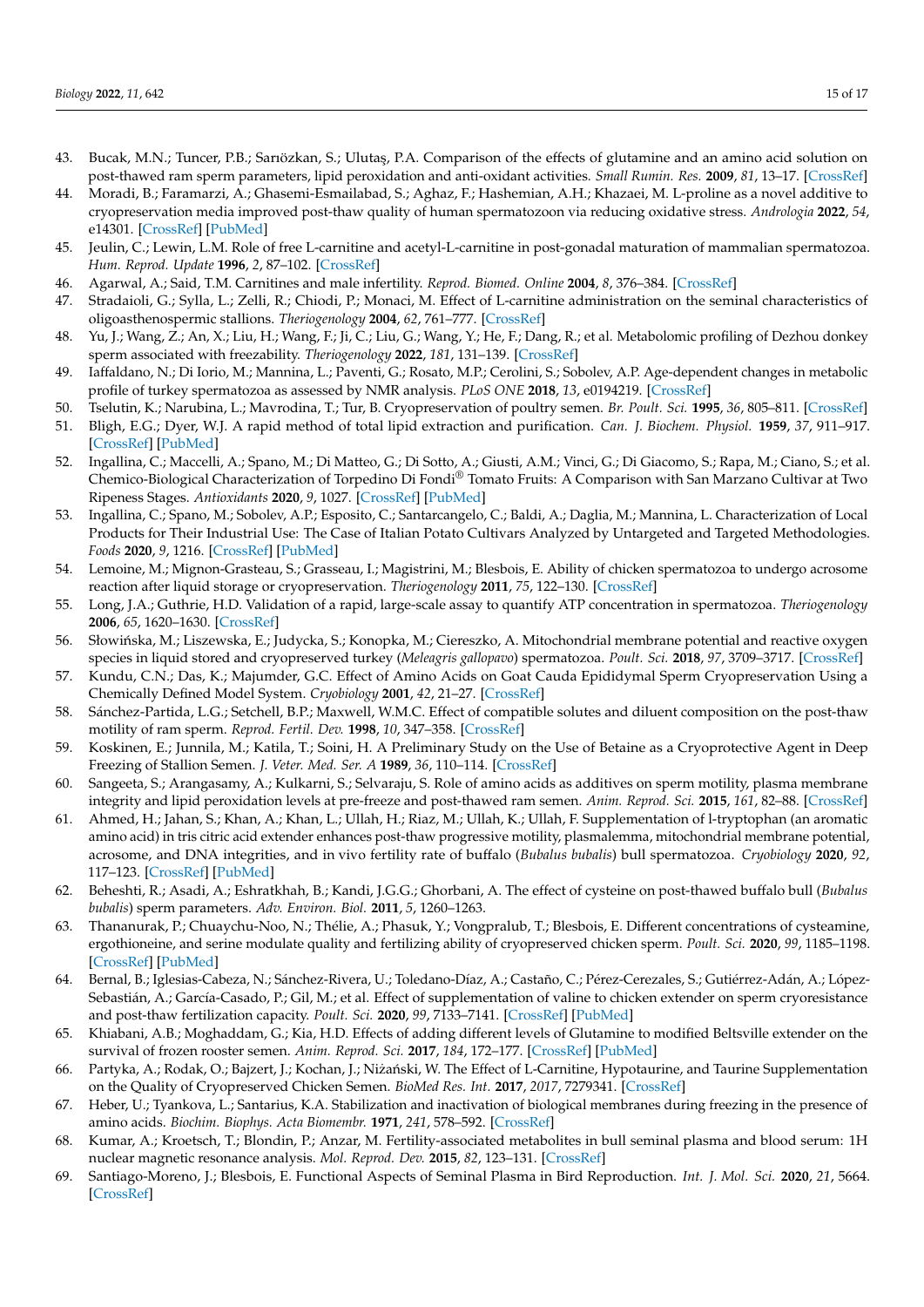- <span id="page-15-0"></span>70. Cerolini, S.; Zaniboni, L.; Mangiagalli, M.G.; Gliozzi, T.M. Effect of glycine on cryopreservation of chicken spermatozoa. *Avian Poult. Biol. Rev.* **2007**, *18*, 65.
- <span id="page-15-1"></span>71. Iaffaldano, N.; Paventi, G.; Pizzuto, R.; Passarella, S.; Cerolini, S.; Zaniboni, L.; Marzoni, M.; Castillo, A.; Rosato, M.P. The post-thaw irradiation of avian spermatozoa with He-Ne laser differently affects chicken, pheasant and turkey sperm quality. *Anim. Reprod. Sci.* **2013**, *142*, 168–172. [\[CrossRef\]](http://doi.org/10.1016/j.anireprosci.2013.09.010) [\[PubMed\]](http://www.ncbi.nlm.nih.gov/pubmed/24125852)
- <span id="page-15-2"></span>72. Iaffaldano, N.; Meluzzi, A.; Manchisi, A.; Passarella, S. Improvement of stored turkey semen quality as a result of He–Ne laser irradiation. *Anim. Reprod. Sci.* **2005**, *85*, 317–325. [\[CrossRef\]](http://doi.org/10.1016/j.anireprosci.2004.04.043) [\[PubMed\]](http://www.ncbi.nlm.nih.gov/pubmed/15581514)
- <span id="page-15-3"></span>73. Vessey, W.; Saifi, S.; Sharma, A.; McDonald, C.; Almeida, P.; Figueiredo, M.; Minhas, S.; Virmani, A.; Dhillo, W.S.; Ramsay, J.W.; et al. Baseline levels of seminal reactive oxygen species predict improvements in sperm function following antioxidant therapy in men with infertility. *Clin. Endocrinol.* **2021**, *94*, 102–110. [\[CrossRef\]](http://doi.org/10.1111/cen.14328) [\[PubMed\]](http://www.ncbi.nlm.nih.gov/pubmed/32895999)
- <span id="page-15-4"></span>74. Vicari, E.S.D.; Calogero, A.E. Effects of treatment with carnitines in infertile patients with prostato-vesiculo-epididymitis. *Hum. Reprod.* **2001**, *16*, 2338–2342. [\[CrossRef\]](http://doi.org/10.1093/humrep/16.11.2338) [\[PubMed\]](http://www.ncbi.nlm.nih.gov/pubmed/11679516)
- <span id="page-15-5"></span>75. Tabatabaei, S.; Aghaei, A. Effect of l-carnitine on sperm quality during liquid storage of chicken semen. *Comp. Clin. Pathol.* **2012**, *21*, 711–717. [\[CrossRef\]](http://doi.org/10.1007/s00580-010-1163-6)
- <span id="page-15-6"></span>76. Aldaraji, H.J.; Tahir, A.O. Effect of L-carnitine supplementation on drake semen quality. *S. Afr. J. Anim. Sci.* **2014**, *44*, 18. [\[CrossRef\]](http://doi.org/10.4314/sajas.v44i1.3)
- <span id="page-15-7"></span>77. Banihani, S.; Agarwal, A.; Sharma, R.; Bayachou, M. Cryoprotective effect of l-carnitine on motility, vitality and DNA oxidation of human spermatozoa. *Andrologia* **2014**, *46*, 637–641. [\[CrossRef\]](http://doi.org/10.1111/and.12130)
- <span id="page-15-8"></span>78. Wishart, G.J. Maintenance of ATP concentrations in and of fertilizing ability of fowl and turkey spermatozoa in vitro. *Reproduction* **1982**, *66*, 457–462. [\[CrossRef\]](http://doi.org/10.1530/jrf.0.0660457)
- <span id="page-15-9"></span>79. Sasanami, T.; Izumi, S.; Sakurai, N.; Hirata, T.; Mizushima, S.; Matsuzaki, M.; Hiyama, G.; Yorinaga, E.; Yoshimura, T.; Ukena, K.; et al. A unique mechanism of successful fertilization in a domestic bird. *Sci. Rep.* **2015**, *5*, 7700. [\[CrossRef\]](http://doi.org/10.1038/srep07700)
- <span id="page-15-10"></span>80. Sancho, S.; Casas, I.; Ekwall, H.; Saravia, F.; Rodriguez-Martinez, H.; Rodriguez-Gil, J.E.; Flores, E.; Pinart, E.; Briz, M.D.; Garcia-Gil, N.; et al. Effects of cryopreservation on semen quality and the expression of sperm membrane hexose transporters in the spermatozoa of Iberian pigs. *Reproduction* **2007**, *134*, 111–121. [\[CrossRef\]](http://doi.org/10.1530/REP-07-0118)
- <span id="page-15-11"></span>81. Labas, V.; Grasseau, I.; Cahier, K.; Gargaros, A.; Harichaux, G.; Teixeira-Gomes, A.-P.; Alves, S.; Bourin, M.; Gérard, N.; Blesbois, E. Qualitative and quantitative peptidomic and proteomic approaches to phenotyping chicken semen. *J. Proteom.* **2015**, *112*, 313–335. [\[CrossRef\]](http://doi.org/10.1016/j.jprot.2014.07.024)
- <span id="page-15-12"></span>82. Paventi, G.; Lessard, C.; Bailey, J.L.; Passarella, S. In boar sperm capacitation l -lactate and succinate, but not pyruvate and citrate, contribute to the mitochondrial membrane potential increase as monitored via safranine O fluorescence. *Biochem. Biophys. Res. Commun.* **2015**, *462*, 257–262. [\[CrossRef\]](http://doi.org/10.1016/j.bbrc.2015.04.128) [\[PubMed\]](http://www.ncbi.nlm.nih.gov/pubmed/25956060)
- <span id="page-15-13"></span>83. Darr, C.R.; Varner, D.D.; Teague, S.; Cortopassi, G.A.; Datta, S.; Meyers, S.A. Lactate and Pyruvate Are Major Sources of Energy for Stallion Sperm with Dose Effects on Mitochondrial Function, Motility, and ROS Production. *Biol. Reprod.* **2016**, *95*, 34. [\[CrossRef\]](http://doi.org/10.1095/biolreprod.116.140707) [\[PubMed\]](http://www.ncbi.nlm.nih.gov/pubmed/27335066)
- <span id="page-15-14"></span>84. Passarella, S.; de Bari, L.; Valenti, D.; Pizzuto, R.; Paventi, G.; Atlante, A. Mitochondria and L-lactate metabolism. *FEBS Lett.* **2008**, *582*, 3569–3576. [\[CrossRef\]](http://doi.org/10.1016/j.febslet.2008.09.042) [\[PubMed\]](http://www.ncbi.nlm.nih.gov/pubmed/18831974)
- 85. Paventi, G.; Pizzuto, R.; Passarella, S. The occurrence of l-lactate dehydrogenase in the inner mitochondrial compartment of pig liver. *Biochem. Biophys. Res. Commun.* **2017**, *489*, 255–261. [\[CrossRef\]](http://doi.org/10.1016/j.bbrc.2017.05.154)
- <span id="page-15-15"></span>86. Passarella, S.; Paventi, G.; Pizzuto, R. The mitochondrial L-lactate dehydrogenase affair. *Front. Neurosci.* **2014**, *8*, 407. [\[CrossRef\]](http://doi.org/10.3389/fnins.2014.00407)
- <span id="page-15-16"></span>87. Condorelli, R.A.; La Vignera, S.; Bellanca, S.; Vicari, E.; Calogero, A.E. Myoinositol: Does it improve sperm mitochondrial function and sperm motility? *Urology* **2012**, *79*, 1290–1295. [\[CrossRef\]](http://doi.org/10.1016/j.urology.2012.03.005)
- <span id="page-15-17"></span>88. Condorelli, R.A.; La Vignera, S.; Di Bari, F.; Unfer, V.; Calogero, A.E. Effects of myoinositol on sperm mitochondrial function in-vitro. *Eur. Rev. Med. Pharmacol. Sci.* **2011**, *15*, 129–134.
- <span id="page-15-18"></span>89. Vazquez-Levin, M.H.; Verón, G.L. Myo-inositol in health and disease: Its impact on semen parameters and male fertility. *Andrology* **2020**, *8*, 277–298. [\[CrossRef\]](http://doi.org/10.1111/andr.12718)
- <span id="page-15-19"></span>90. Martínez-Reyes, I.; Chandel, N.S. Mitochondrial TCA cycle metabolites control physiology and disease. *Nat. Commun.* **2020**, *11*, 102. [\[CrossRef\]](http://doi.org/10.1038/s41467-019-13668-3)
- <span id="page-15-20"></span>91. Hardie, D.G. AMP-activated/SNF1 protein kinases: Conserved guardians of cellular energy. *Nat. Rev. Mol. Cell Biol.* **2007**, *8*, 774–785. [\[CrossRef\]](http://doi.org/10.1038/nrm2249)
- <span id="page-15-21"></span>92. Nguyen, T.M.D.; Grasseau, I.; Blesbois, E. New insights in the AMPK regulation in chicken spermatozoa: Role of direct AMPK activator and relationship between AMPK and PKA pathways. *Theriogenology* **2019**, *140*, 1–7. [\[CrossRef\]](http://doi.org/10.1016/j.theriogenology.2019.07.031) [\[PubMed\]](http://www.ncbi.nlm.nih.gov/pubmed/31419697)
- <span id="page-15-22"></span>93. Vadnais, M.L.; Cao, W.; Aghajanian, H.K.; Haig-Ladewig, L.; Lin, A.M.; AlAlao, O.; Gerton, G.L. Adenine Nucleotide Metabolism and a Role for AMP in Modulating Flagellar Waveforms in Mouse Sperm1. *Biol. Reprod.* **2014**, *90*, 128. [\[CrossRef\]](http://doi.org/10.1095/biolreprod.113.114447) [\[PubMed\]](http://www.ncbi.nlm.nih.gov/pubmed/24740601)
- <span id="page-15-23"></span>94. Xie, M.; Zhang, G.; Zhang, H.; Chen, F.; Chen, Y.; Zhuang, Y.; Huang, Z.; Zou, F.; Liu, M.; An, G.; et al. Adenylate kinase 1 deficiency disrupts mouse sperm motility under conditions of energy stress. *Biol. Reprod.* **2020**, *103*, 1121–1131. [\[CrossRef\]](http://doi.org/10.1093/biolre/ioaa134)
- <span id="page-15-24"></span>95. Sanocka, D.; Kurpisz, M. Reactive oxygen species and sperm cells. *Reprod. Biol. Endocrinol.* **2004**, *2*, 12. [\[CrossRef\]](http://doi.org/10.1186/1477-7827-2-12) [\[PubMed\]](http://www.ncbi.nlm.nih.gov/pubmed/15038829)
- <span id="page-15-25"></span>96. Shabani, S.; Mehri, M.; Shirmohammad, F.; Sharafi, M. Enhancement of sperm quality and fertility-related parameters in Hubbard grandparent rooster fed diets supplemented with soybean lecithin and vitamin E. *Poult. Sci.* **2022**, *101*, 101635. [\[CrossRef\]](http://doi.org/10.1016/j.psj.2021.101635) [\[PubMed\]](http://www.ncbi.nlm.nih.gov/pubmed/35007931)